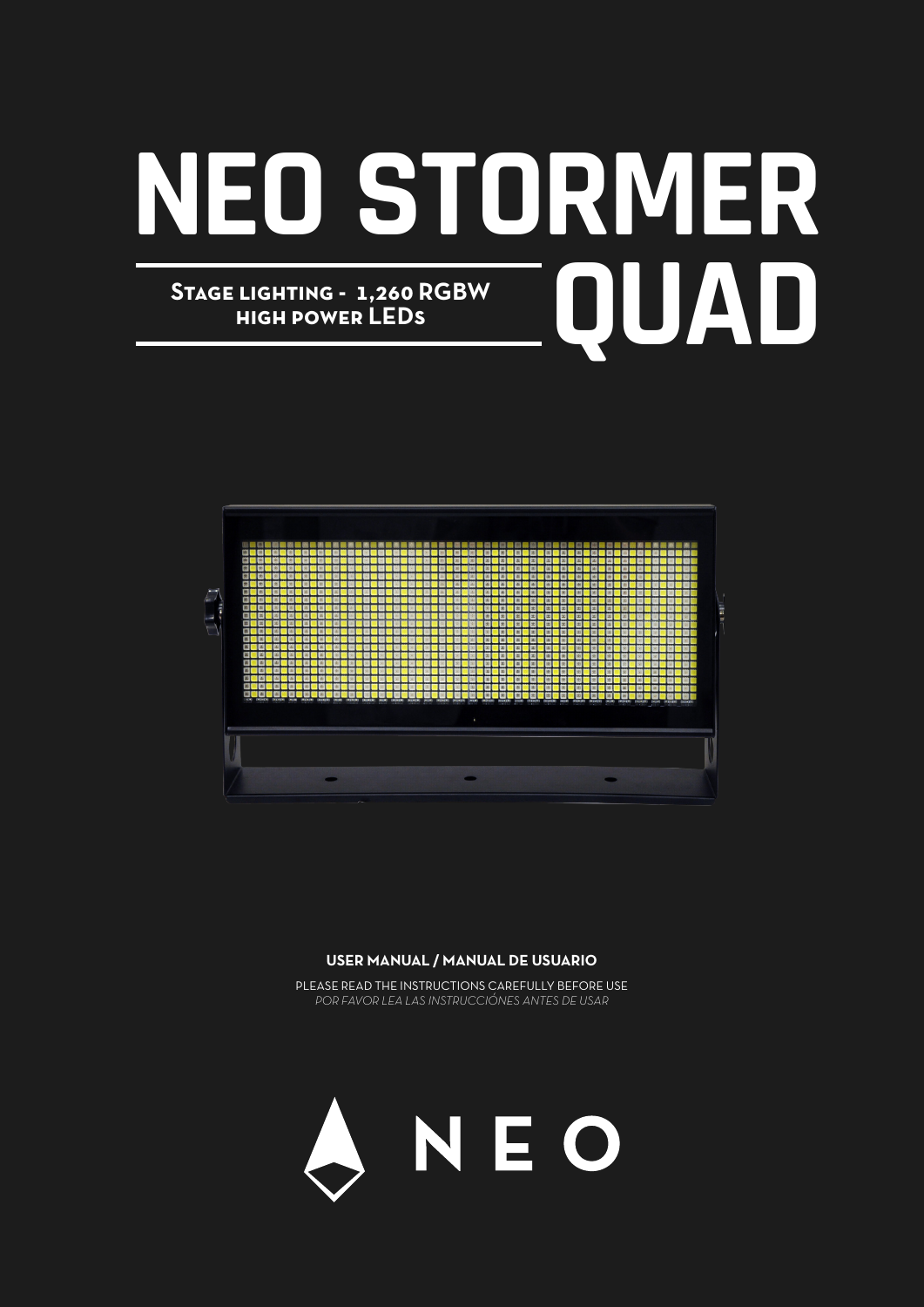# **1. OVERVIEW**

# **STORMER QUAD**

*Stage lighting - 1,260 RGBW high power LEDs*

**Stormer Quad** is, in a nutshell, an equipment with an uncommon brightness. Powered by 1,260 RGBW high power LEDs, it delivers an outstanding performance. Useable as strobe or washer, Stormer Quad is ideal to satisfy the industry most demanding designs. With a lightweight and compact design, its case is design to support the most demanding conditions, making it an ideal option for touring.

#### *Source & Optics*

- Light source: 630 RGB 1W LEDs, 630 W 0.3W LEDs
- LEDs life: 50,000 hours
- Beam angle: 140º

#### *Photometric data*

• Luminous flux: 38,000 Lux

#### *Effects & Functions*

- 2-in-1: Blinder + Flooder
- High-power
- Optimized refrigeration system
- 3-in-1 LED technology: Smooth RGB mix with no multi-colored shadows
- Dimmer: 0-100% 16-bit
- Strobe effect: 0-30Hz
- Refresh rate: 7000Hz
- Intense built-in strobe programs + random strobe
- Flash duration can be set from 0-650ms in DMX mode

#### *Control*

- DMX Channels: 1/3/4/7/8/16
- Operational modes: DMX, Master/Slave, Autorun & Static colors

#### *Physical*

- IP Rating: IP20
- LCD display
- DMX connectors: 4 XLR connectors (XLR-3/ XLR-5 input and output)
- PowerCON™ IN/OUT power supply connectors
- Dimensions: 490x285x120 mm. / 19.3x11.2x4.7 in.
- Weight: 9.35 Kg. / 20.6 Lbs.

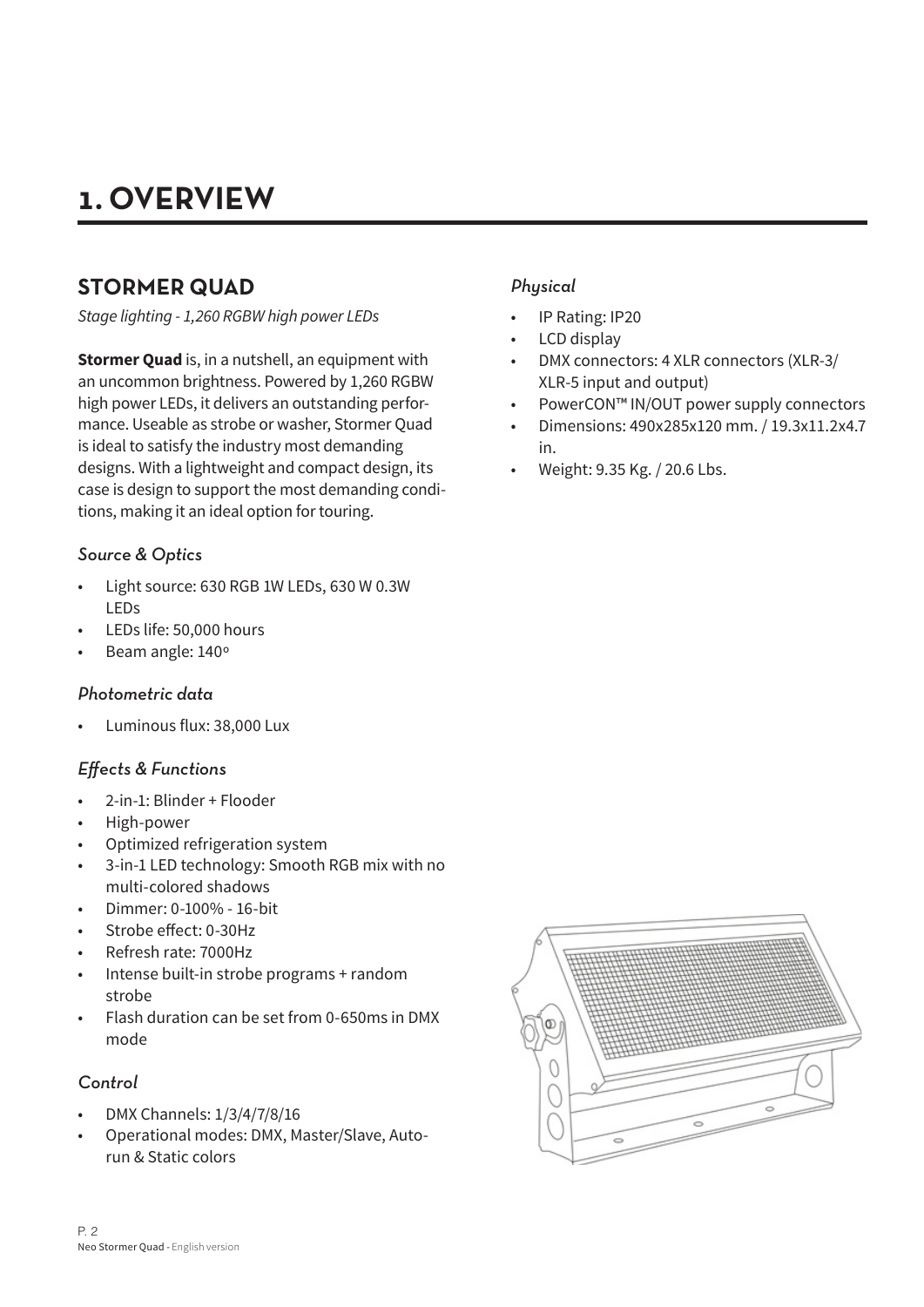# **2. GETTING STARTED**

# **Unpacking**

- 1 x Stormer Ouad RGBW LED Strobe
- 1 x Base Plate
- A Sweet Safety Cable, An Eyebolt & Set of Mounting Brackets
- An Ever-So-Handy Power Cord
- This Lovely User Manual

# **Carefully**

Check the shipping carton for damage that may have occurred during shipping. If the carton appears to be damaged, carefully inspect your unit for damage and be sure all accessories necessary to operate the unit have arrived intact. In the event damage has been found or parts are missing, please contact our customer support team for further instructions. Please do not return this unit to your dealer without first contacting customer support at the number listed below.

# **Introduction**

Congratulations, you have just purchased one of the most innovative

and reliable lighting fixtures on the market today! Please read and understand the instructions in this manual carefully and thoroughly before attempting to operate this unit, This manual contains important information regarding safety protocol that must be strictly adhered to at all times.

# **Powering Up**

All fixtures must be powered directly off a switched circuit and cannot be run off a rheostat (variable resistor) or dimmer circuit, even if the rheostat or dimmer channel is used solely for a 0% to 100% switch. **AC Voltage Switch** Not all fixtures have a voltage select switch, so please verify that the fixture you receive is suitable for your local power supply. See the label on the fixture or refer to the fixture's specifications chart for more information. A fixture's listed current rating is its average current draw under normal conditions. Check the fixture or device carefully to make sure that if a voltage selection switch exists that it is set to the correct line voltage you will use.

**Warning!** *Verify that the voltage select switch on your unit matches the line voltage applied. Damage*  to your fixture may result if the line voltage applied *does not match the voltage indicated on the volt*age selector switch. All fixtures must be connected to circuits with a suitable Ground (Earthing).

#### **Getting A Hold Of Us**

*If something is wrong, please contact your dealer.*

**Disclaimer:** The information and specifications contained in this document are subject to change without notice. We assumes no responsibility or liability for any errors or omissions that may appear in this user manual. We reserves the right to update the existing document or to create a new document to correct any errors or omissions at any time. You can get the latest version of this document from your dealer.

# **Safety instructions**



Please read these instructions carefully they include the important information about the installation usage and maintenance of this products.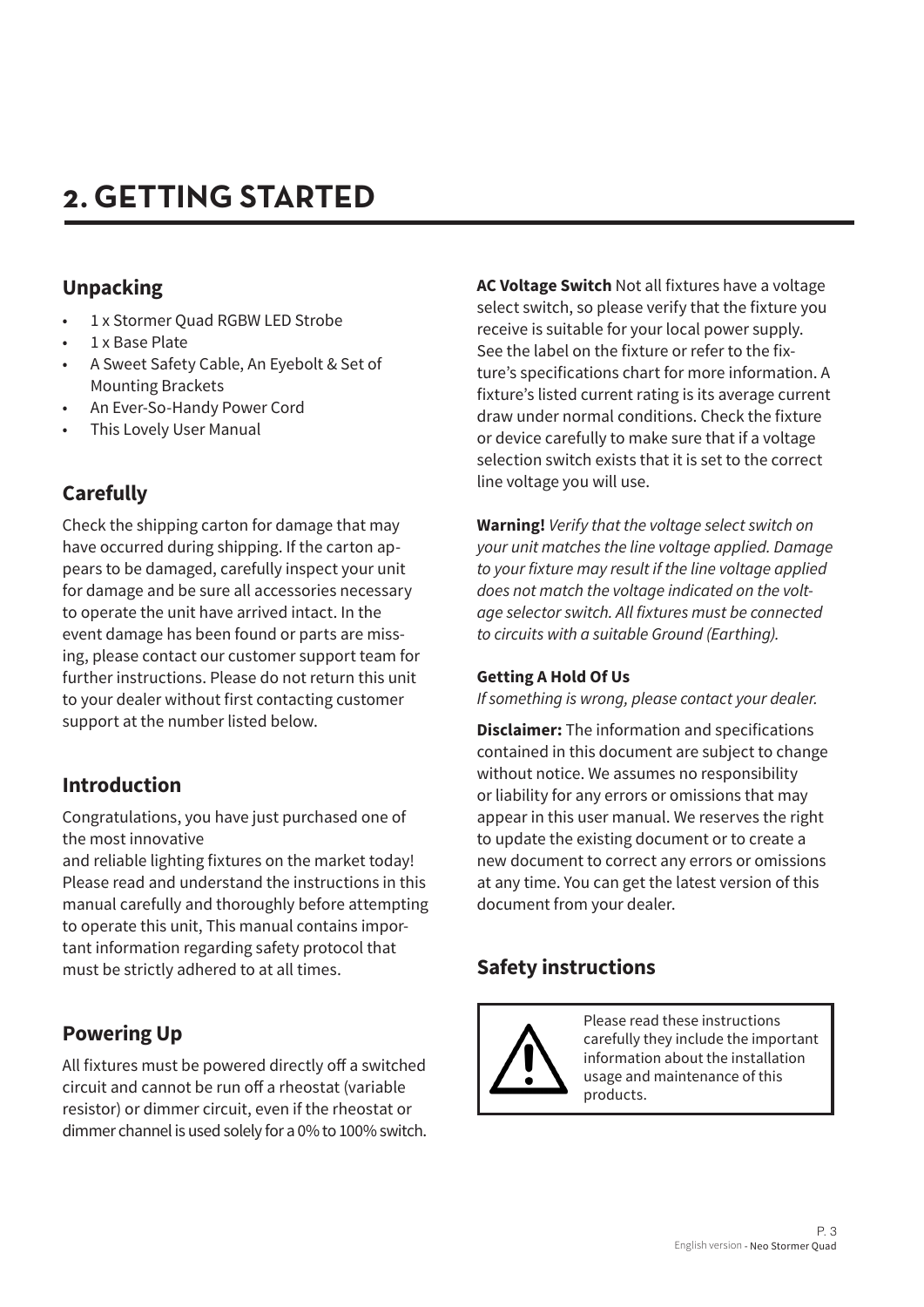**Please note:** Certain people with epilepsy and photosensitivity may suffer a seizure if exposed to flashing or strobe lighting. If strobe lighting is to be used in a production, warnings should be posted at the front of house or entrance doors to the theater as well as in a program, if distributed. Example: "WARNING: Strobe lights are used during this performance."

- Please keep this User Guide for future use. If you sell the unit to someone else, be
- sure that they also receive this User Guide.
- Always make sure that you are connecting to the proper voltage, and that the
- line voltage you are connecting to is not higher than that stated on the decal or rear
- panel of the fixture.
- Make sure there are no flammable materials close to the unit while operating.
- The unit must be installed in a location with adequate ventilation, at least 20in
- (50cm) from adjacent surfaces. Be sure that no ventilation slots are blocked.
- Always disconnect from the power source before servicing or replacing fuse and
- be sure to replace with same fuse size and type.
- Always secure fixture using a safety chain. NEVER carry the fixture by its cord. Use its carrying handles.
- Do not operate at ambient temperatures higher than 104°F (40°C).
- In the event of a serious operating problem, stop using the unit immediately. Never try to repair the unit by yourself. Repairs carried out by unskilled people can lead to damage or malfunction. Please contact the nearest authorized technical assistance center. Always use the same type spare parts.
- Never connect the device to a dimmer pack.
- Make sure the power cord is never crimped or damaged.
- Never disconnect the power cord by pulling or tugging on the cord.
- Avoid direct eye exposure to the light source while it is on.

**Caution!** There are no user serviceable parts inside the unit. Do not open the housing or attempt any repairs yourself. In the unlikely event your unit may require service, please call your dealer.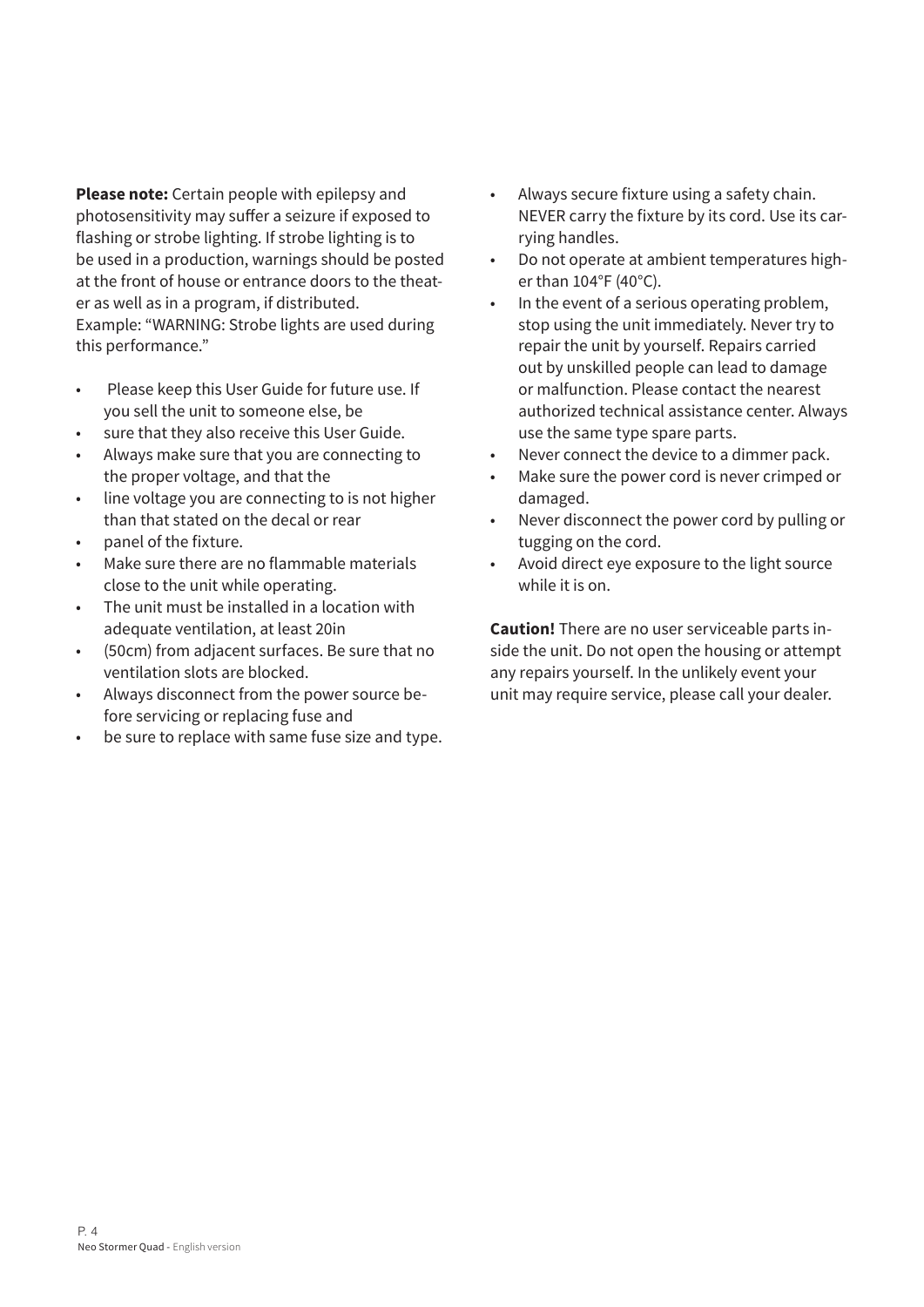# **3. MEET STORMER QUAD RGBW LED STROBE FIXTURE**

# **Main features**

- Super bright output via 1260 0.8w RGBW LEDs
- Intense built-in strobe programs + random strobe
- 2-segment pixel modes can safely be used as wash (max 40% brightness)
- Built-in over heat protection temperature sensor to extend the lamp life
- Variable electronic strobe & 16-bit dimmer
- User adjustable flash rate of 0-30 flashes per

second

- Flash duration can be set from 0-650ms in DMX mode
- 7000Hz LED scan rate
- 4-button easy to use LCD control panel menu
- Aluminum mounting bracket with locking knobs + base plate
- 3-pin & 5-pin DMX Input/Output
- PowerCon™ compatible AC power In/Out connectors

# **DMX Quick Reference (1/3/4/7/8/16-Channel Modes)**

| <b>Channel Mode</b> |                |   |                |   | <b>Function</b> |                                     |
|---------------------|----------------|---|----------------|---|-----------------|-------------------------------------|
| 1                   | 3              | 4 | 7              | 8 | 16              |                                     |
|                     | 1              | 1 | 1              | 1 | 1               | Master Dimmer (0-100%)              |
|                     |                |   | $\overline{2}$ | 2 | $\overline{2}$  | Red segment Intensity (0-100%)      |
|                     |                |   | 3              | 3 | 3               | Green segment Intensity (0-100%)    |
|                     |                |   | 4              | 4 | 4               | Blue segment Intensity (0-100%)     |
|                     |                |   | 5              | 5 | 5               | Write segment Intensity (0-100%)    |
|                     | $\overline{2}$ | 2 | 6              | 6 | 6               | Flash duration (0-full on)          |
| 1                   | 3              | 3 | 7              | 7 | 7               | Strobe rate (0-30Hz)                |
|                     |                | 4 |                | 8 | 8               | <b>Built-In Effects</b>             |
|                     |                |   |                |   | 9               | Red1/Segment 1 Intensity (0-100%)   |
|                     |                |   |                |   | 10              | Green1/Segment 2 Intensity (0-100%) |
|                     |                |   |                |   | 11              | Blue1/Segment 3 Intensity (0-100%)  |
|                     |                |   |                |   | 12              | Write1/Segment 4 Intensity (0-100%) |
|                     |                |   |                |   | 13              | Red2/Segment 5 Intensity (0-100%)   |
|                     |                |   |                |   | 14              | Green2/Segment 6 Intensity (0-100%) |
|                     |                |   |                |   | 15              | Blue2/Segment 7 Intensity (0-100%)  |
|                     |                |   |                |   | 16              | Write2/Segment 8 Intensity (0-100%) |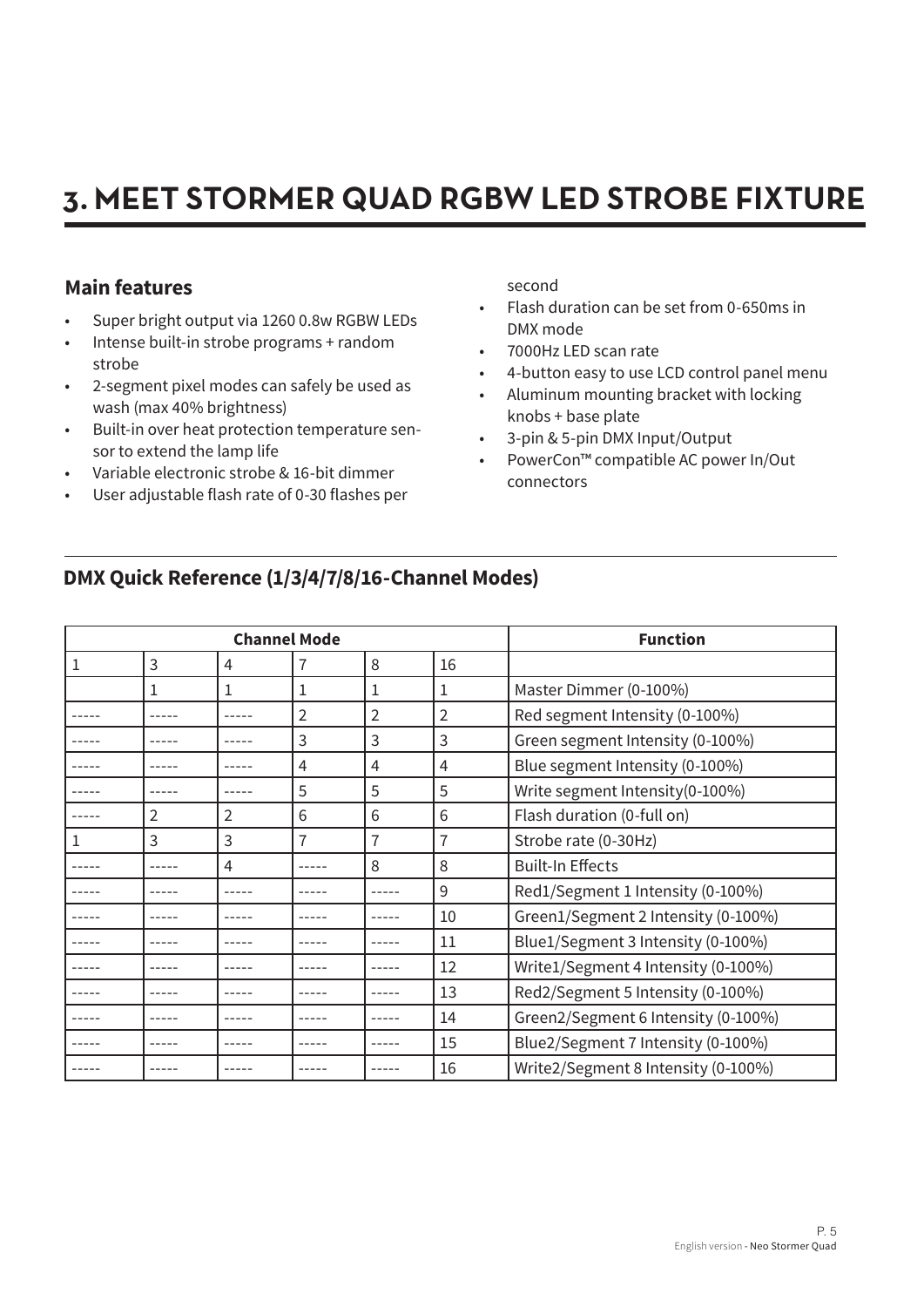|   | <b>4-Channel Pixel Mode</b>      | <b>8-Channel Pixel Mode</b> |
|---|----------------------------------|-----------------------------|
|   | Red Segment Intensity (0-100%)   | Red1 Intensity (0-100%)     |
|   | Green Segment Intensity (0-100%) | Green1 Intensity (0-100%)   |
| 3 | Blue Segment Intensity (0-100%)  | Blue1 Intensity (0-100%)    |
| 4 | White Segment Intensity (0-100%) | White1 Intensity (0-100%)   |
| 5 |                                  | Red2 Intensity (0-100%)     |
| 6 |                                  | Green2 Intensity (0-100%)   |
|   |                                  | Blue2 Intensity (0-100%)    |
| 8 |                                  | White2 Intensity (0-100%)   |

# **DMX Quick Reference (4/8-Channel: Pixel Modes)**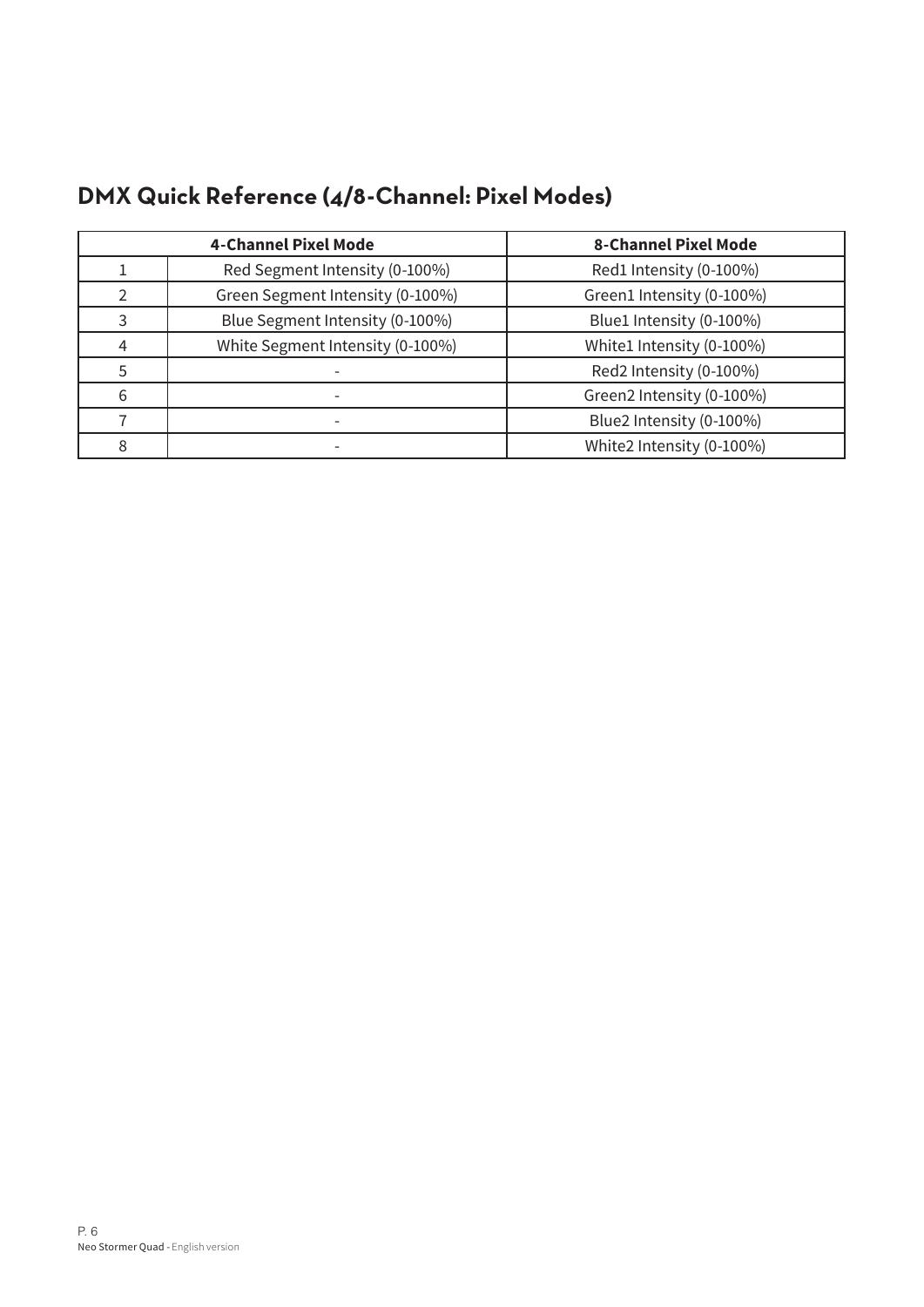# **4. SETUP**



Before replacing a fuse, disconnect power cord, Always replace with the same type and rating of fuse

# **Fuse Replacement**

**CAUTION!** The Stormer Quad utilizes a high-output switch-mode power supply with an internal use. Under normal operating conditions, the fuse should not require replacement. The fuse is field replaceable, however it is an advanced procedure suited to qualified individuals. Should your Stormer Quad fuse require replacement, please contact your dealer for instructions.

#### **Connecting A Bunch of Stormer Quad Fixtures**

Follow the guide below to properly link fixtures. Power the first fixture in the chain with a standard cable (provided with fixture). Then jump each subsequent fixture with a properly rated jumper cable. **Warning:** do not power link more than (2) fixtures in one single chain, electricaloverload may occur.

# **Data/DMX Cabling**

To link fixtures together you'll need data cables. You should use data grade cables that can carry a high quality signal and are less prone to electromagnetic interference. For instance, Belden© 9841 meets the specifications for EIA RS-485 applications. Standard microphone cables will "probably" be OK, but note that they cannot transmit DMX data as reliably over long distances. In any event, the cable should have the following characteristics:

- 2-conductor twisted pair plus a shield
- Maximum capacitance between conductors 30 pF/ft.
- Maximum capacitance between conductor & shield – 55 pF/ft.
- Maximum resistance of 20 ohms / 1000 ft.

• Nominal impedance 100 – 140 ohms

### **Cable Connectors**

Cables must have a male XLR connector on one end and a female XLR connector on the other end.



A Word on Termination: DMX is a resilient communication protocol, however errors still occasionally occur. Termination reduces signal errors, and therefore best practices include use of terminator in all circumstances. If you experiencing problems with erratic fixture behavior, especially over long cable runs, a terminator may help improve performance.

#### **To build your own DMX Terminator:**

Obtain a 120-ohm, 1/4-watt resistor, and wire it between pins 2 & 3 of the last fixture. They are also readily available from specialty retailers.



**Caution:** Do not allow contact between the common and the fixture's chassis ground. Grounding the common can cause a ground loop, and your fixture may perform erratically. Test cables with an ohm meter to verify correct polarity and to make sure the pins are not grounded or shorted to the shield or each other.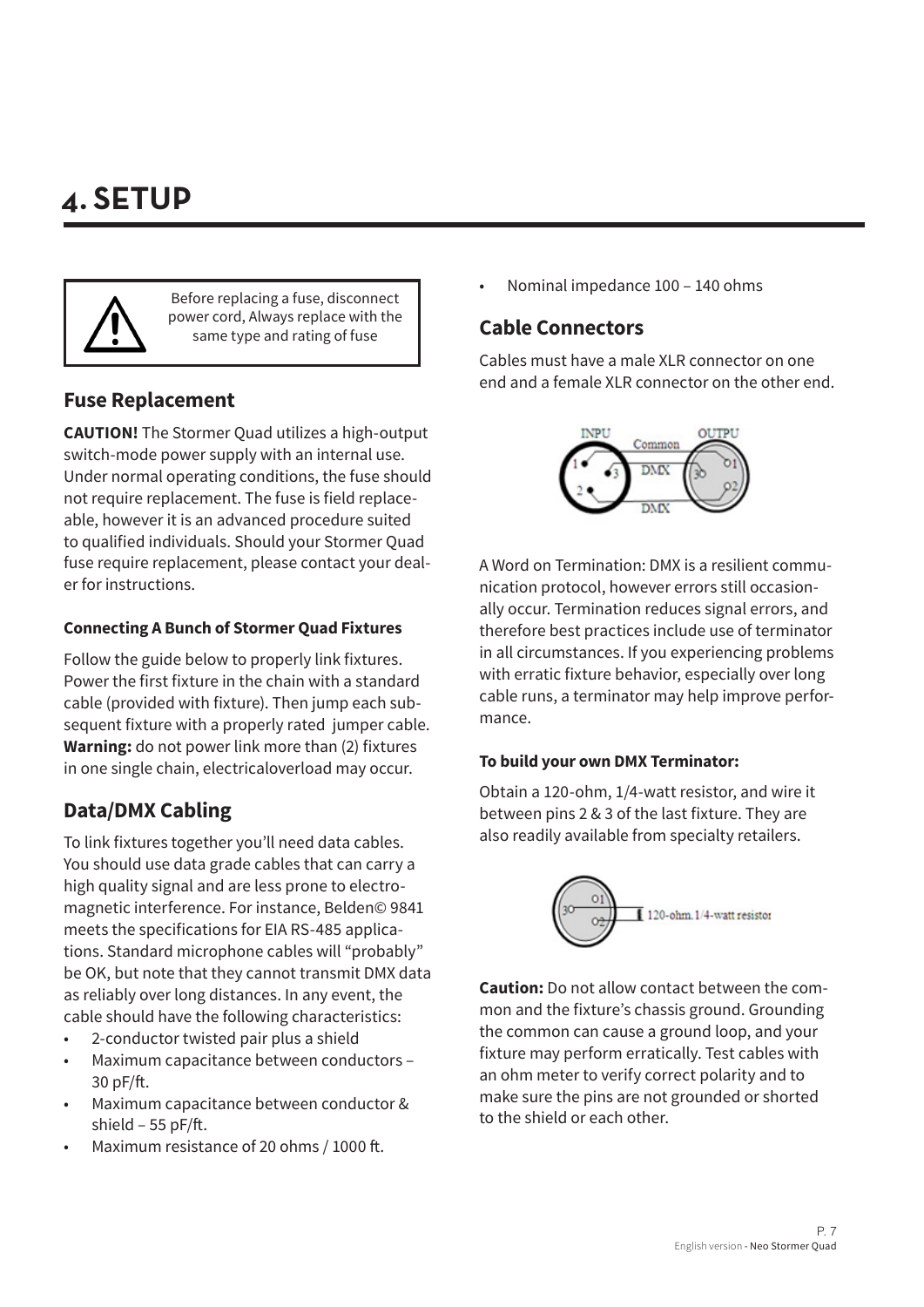# **3-Pin / 5-Pin**

If you use a controller with a 5 pin DMX output connector, you will need to use a 5 pin to 3 pin adapter. They are widely available over the internet and from specialty retailers If you'd like to build your own, the chart below details a proper cable conversion:

| <b>Conductor</b> | 3-Pin Female (Output) | 5-Pin Male (Input) |
|------------------|-----------------------|--------------------|
| Ground/Shield    | Pin <sub>1</sub>      | Pin <sub>1</sub>   |
| DMX Data (-)     | Pin 2                 | Pin 2              |
| DMX Data (+)     | Pin <sub>3</sub>      | Pin <sub>3</sub>   |
| Not Used.        | No Connection.        | No Connection      |
| Not Used.        | No Connection         | No Connection      |

#### **Take It To The Next Level:** Setting Up DMX Control

**Step 1:** Connect the male connector of the DMX cable to the female connector (output) on the controller.

**Step 2:** Connect the female connector of the DMX cable to the first fixture's male connector (input). Note: It doesn't matter which fixture address is the first one connected. We recommend connecting the fixtures in terms of their proximity to the controller, rather than connecting the lowest fixture number first, and so on.

**Step 3:** Connect other fixtures in the chain from output to input as above. Place a DMX terminator on the output of the final fixture to ensure best communication.



# **Fixture Linking** (Master/Slave Mode)

- 1. Connect the (male) 3 pin connector side of the DMX cable to the output (female) 3 pin connector of the first fixture.
- 2. Connect the end of the cable coming from the first fixture which will have a (female) 3 pin connector to the input connector of the next fixture consisting of a (male) 3 pin connector. Then, proceed to connect from the output as stated above to the input of the following fixture and so on.



**A quick note:** Often, the setup for Master-Slave and Standalone operation requires that the first fixture in the chain be initialized for this purpose via either settings in the control panel or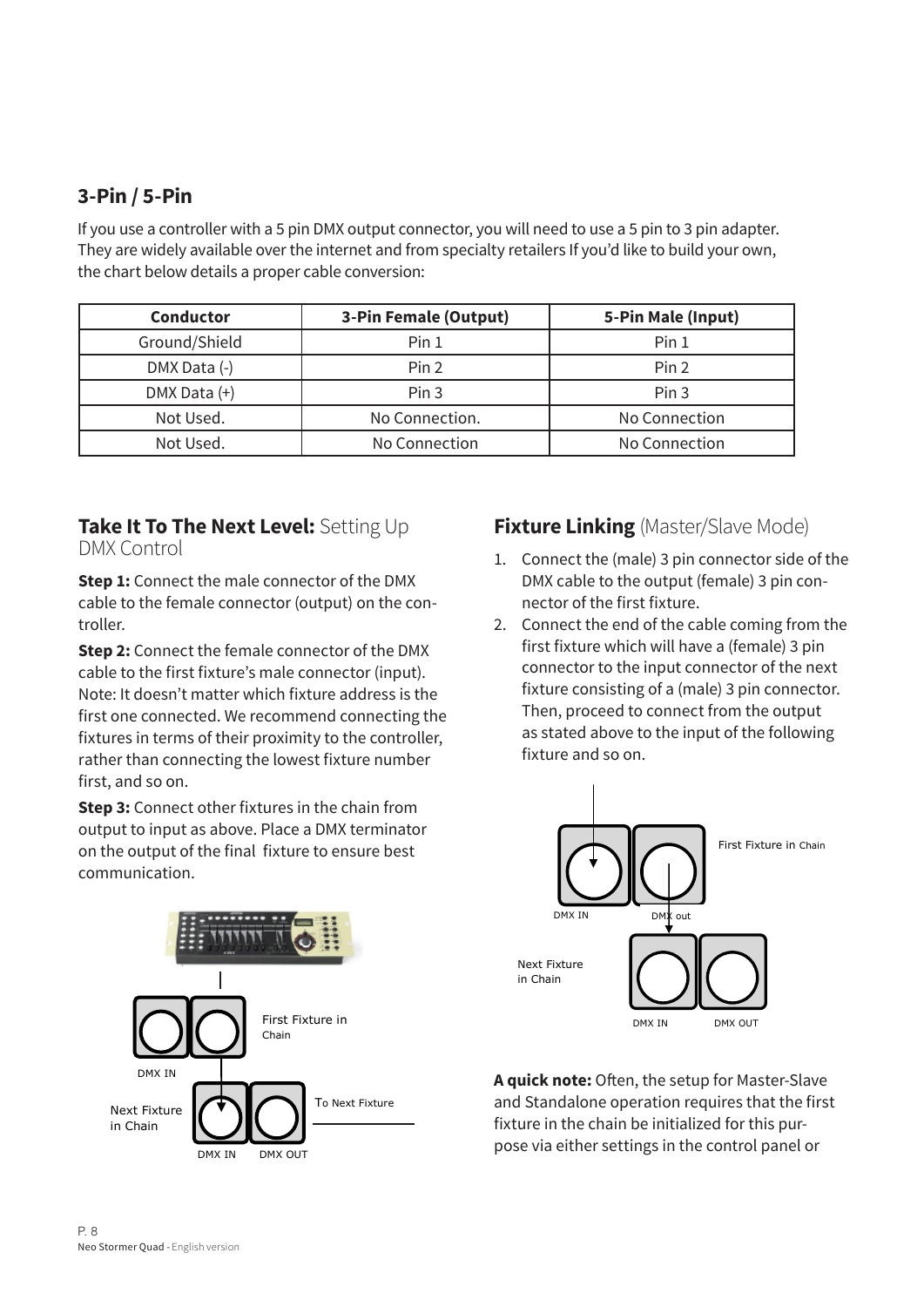DIP-switches. Secondarily, the fixtures that follow may also require a slave setting.

**Check** the "Operating Adjustments" section in this manual for complete instructions for this type of setup and configuration.

# **Mounting & Rigging**

This fixture can be mounted in any orientation (vertical, horizontal). Always make sure there is adequate ventilation and no flammable surfaces within 2 feet (.6 meters) of the fixture. You can mount the fixture using fixture clamps or with threaded bolt type hardware. Always install the included safety eyebolt and cable when mounting in overhead or wall locations.



Do not mount the fixture in the ventilation path of a nearby heating supply duct. The heated airflow will cause fixture failure due to overheating.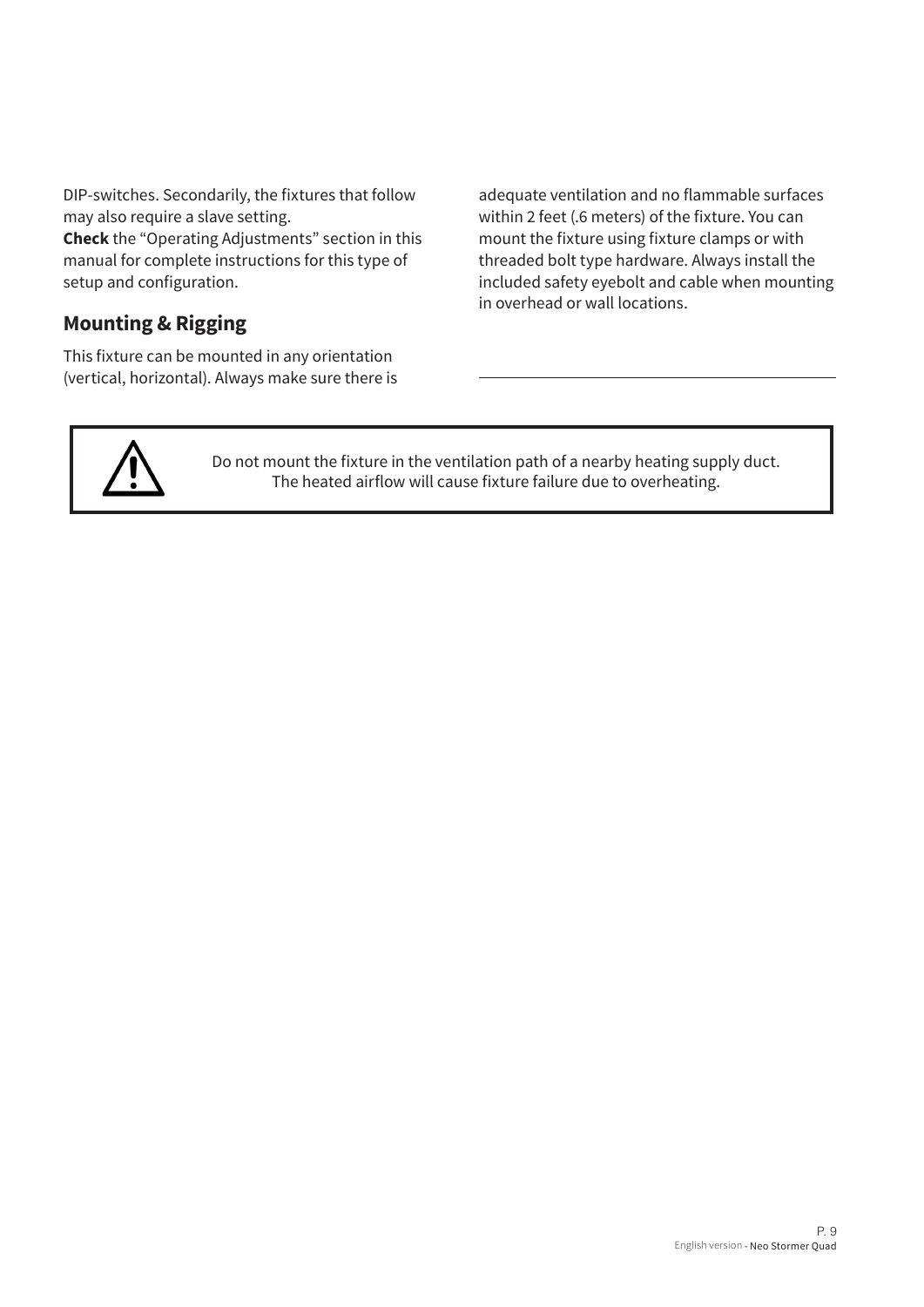# **5. OPERATING ADJUSTMENTS**

# **The Control Panel**

All the goodies and different modes possible with the Storm1000 RGBW are accessed by using the control panel on the front of the fixture. There are 4 control buttons below the LCD display which allow you to navigate through the various control panel menus.



**<ESC>** Used to access the menu or return to a pre-

vious menu option.

**<DOWN>** Scrolls through menu options in descending order.

**<UP>** Scrolls through menu options in ascending order.

**<ENTER>** Used to store the current menu or option within a menu.

The LCD control panel display shows the menu items you select from the menu map on page #10. When a menu function is selected, the display will show immediately the first available option for the selected menu function. To select a menu item, press <ENTER>.

To navigate through the LCD control panel, use the <UP/DOWN> buttons to scroll through the menu options. Press the <ENTER> button, then use the <UP/DOWN> buttons to view any submenu options. Press <ESC> to continue without saving, or press <ENTER> button, then the <ESC> to save and return to the previous menu item.

| <b>Menu</b>     |                 | Sub-menu                                   |
|-----------------|-----------------|--------------------------------------------|
| Address         | Set DMX Address | 001-512                                    |
|                 | Mode 1          | Auto Mode 1                                |
|                 | Mode 2          | Auto Mode 2                                |
| Auto            | Mode 3          | Auto Mode 3                                |
|                 | Mode 4          | Auto Mode 4                                |
|                 | Mode 5          | Auto Mode 5                                |
|                 | Mode 6          | Auto Mode 6                                |
| Speed           | 000-031         | Auto Run Speed                             |
|                 | All on          | All On + Individual LED Segment<br>Testing |
| <b>Test LED</b> | Red on          |                                            |
|                 | Green on        |                                            |

### **The Control Panel Menu Structure**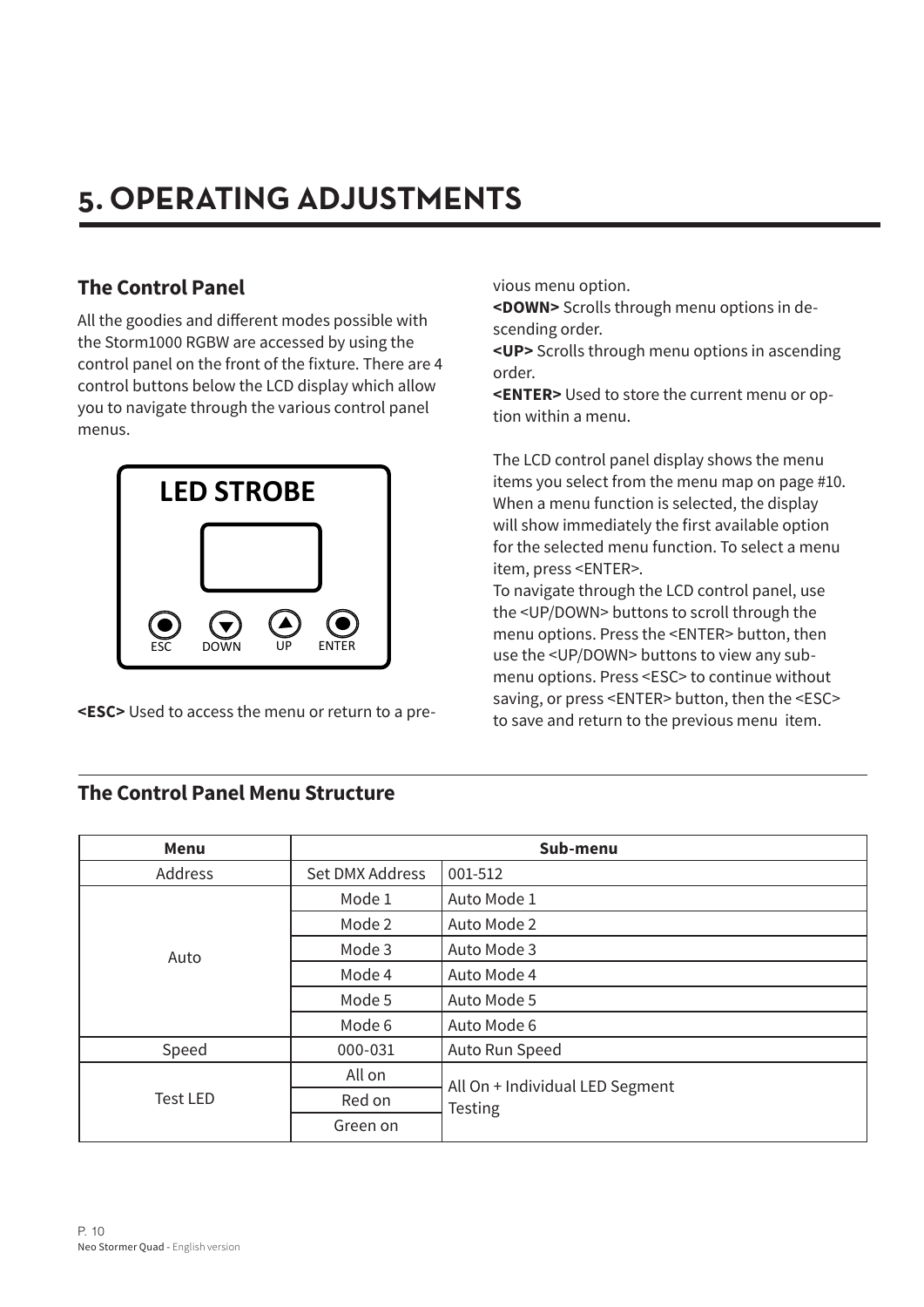|        | Blue on             |                                                       |
|--------|---------------------|-------------------------------------------------------|
|        | White on            |                                                       |
|        | Red 1 on            |                                                       |
|        | Red 2 on            |                                                       |
|        | Green 1 on          |                                                       |
|        | Green 2 on          |                                                       |
|        | Blue 1 on           |                                                       |
|        | Blue 2 on           |                                                       |
|        | White 1 on          |                                                       |
|        | White 2 on          |                                                       |
|        | Fade on             |                                                       |
| Temp   | <enter></enter>     | Internal Temperature                                  |
| Time   | <enter></enter>     | <b>Total Run Time</b>                                 |
|        |                     | Value Hold                                            |
|        | <b>DMX Status</b>   | Holds the last DMX values if signal is lost           |
|        |                     | Value Clear                                           |
|        |                     | Clears the DMX values if signal is lost               |
|        | Display Mode        | LCD Display ON or Auto OFF                            |
|        | Temp Unit CS        | Celsius degree and Fahrenheit degree for selection    |
|        |                     | Channel 1 (1ch DMX mode)                              |
|        |                     | Channel 3 (1ch DMX mode)                              |
|        |                     | Channel 4 (1ch DMX mode)                              |
|        | <b>Channel Mode</b> | Channel 7 (1ch DMX mode)                              |
| Config |                     | Channel 8 (1ch DMX mode)                              |
|        |                     | Channel 16 (1ch DMX mode)                             |
|        |                     | Pixel 4 (4ch DMX pixel control)                       |
|        |                     | Pixel 8 (8ch DMX pixel control)                       |
|        |                     | Key Lock                                              |
|        |                     | Menu buttons lock after 30sec of                      |
|        | Key Mode            | inactivity (push more than once to temporarily unlock |
|        |                     | buttons).                                             |
|        |                     | Key Unlock                                            |
|        |                     | Menu buttons are not locked.                          |
|        | Load Default        | Load Default Resets all values to default             |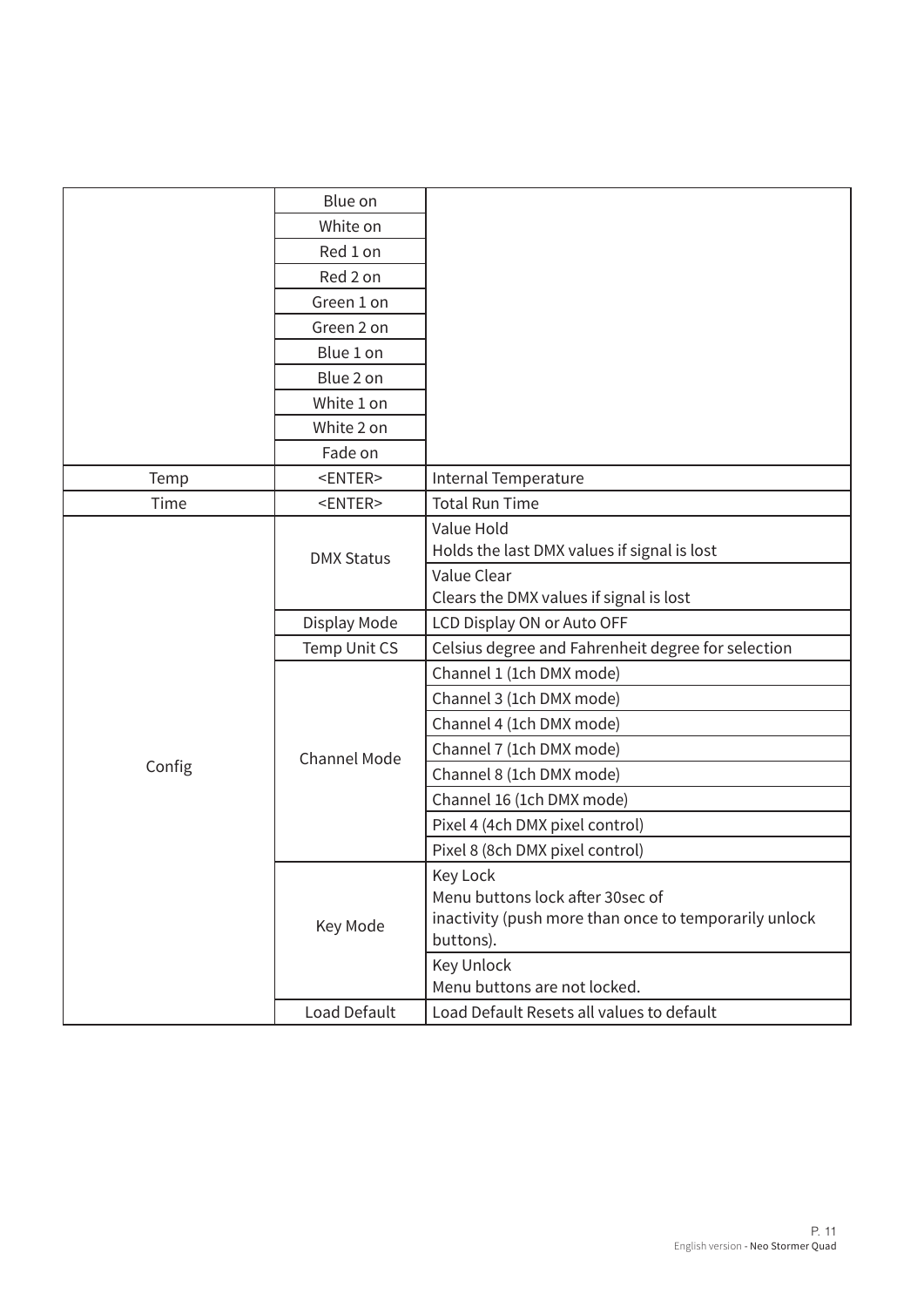### **DMX Mode**

Allows the unit to be controlled by any universal DMX *controller.*

#### **Set the Starting DMX Address:**

The default mode for the fixture is DMX, so the first menu item that you can edit is the starting DMX address.

1. Press the <UP/DOWN> buttons until you reach Address.

2. Push the <ENTER> button.

3. Use the <UP/DOWN> buttons to select a channel from 001-512.

4. Press the <ENTER> button to confirm.

5. Press the <ESC> button to return to the main menu.

#### **Select the DMX Channel Mode:**

1. Press the <UP/DOWN> buttons until you reach Config.

2. Push the <ENTER> button.

3. Using the <UP/DOWN> buttons, highlight DMX Mode, then press <ENTER>.

4. Use the <UP/DOWN> buttons to select 1, 3, 4, 7,

8, 16, or 4/8 pixel modes.

5. Press <ENTER>, and then press the <ESC> button until you reach the Address screen.

#### **Master/Slave Mode:**

1. Disconnect fixture(s) from any DMX signal source.

2. Set each fixture to matching DMX modes.

3. Connect all fixtures together via DMX. The first fixture in the DMX chain will be the master, followed by the slave fixtures.

4. Connect DMX controller to the master unit for DMX control.

#### **Load Default Settings:**

1. Press the <UP/DOWN> buttons until you reach Load Default.

2. Push the <ENTER> button.

### **Auto & Standalone Modes**

Allows a single or Master/Slaved units to run factory installed programs at user selectable speeds.

#### **Auto Mode:**

1. Press the <UP/DOWN> buttons until you reach Auto.

2. Push the <ENTER> button.

3. Use the <UP/DOWN> buttons to select from Mode 1 to Mode 6.

4. Press the <ENTER> button to confirm.

#### **Auto Program Speed:**

1. Press the <UP/DOWN> buttons until you reach Speed.

2. Push the <ENTER> button.

3. Use the <UP/DOWN> buttons to select from 000-031.

4. Press the <ENTER> button to confirm.

# **Additional Features**

Never thought you would ever see so many nifty neato features in a strobe light did you?

#### **Temperature:**

**IMPORTANT** - Brightness will decrease when the LED temperature rises over 55ºC. If a temperature of +70ºC is reached, the overheat protection sensor will activate, initiating blackout until a safe temperature is reached. It's highly recommended to not use the LEDs at full strobe brightness for longer than a 1 minute period. You can safely use the fixture as a normal wash in 4/8 pixel modes which are programmed to achieve a max of 40% strobe brightness.

1. Press the <UP/DOWN> buttons until you reach Temp.

2. Push the <ENTER> button.

3. The display will show the current temperature in Celsius degrees.

#### **Signal Loss Settings:**

In the event of DMX signal loss, you can set the fix*-*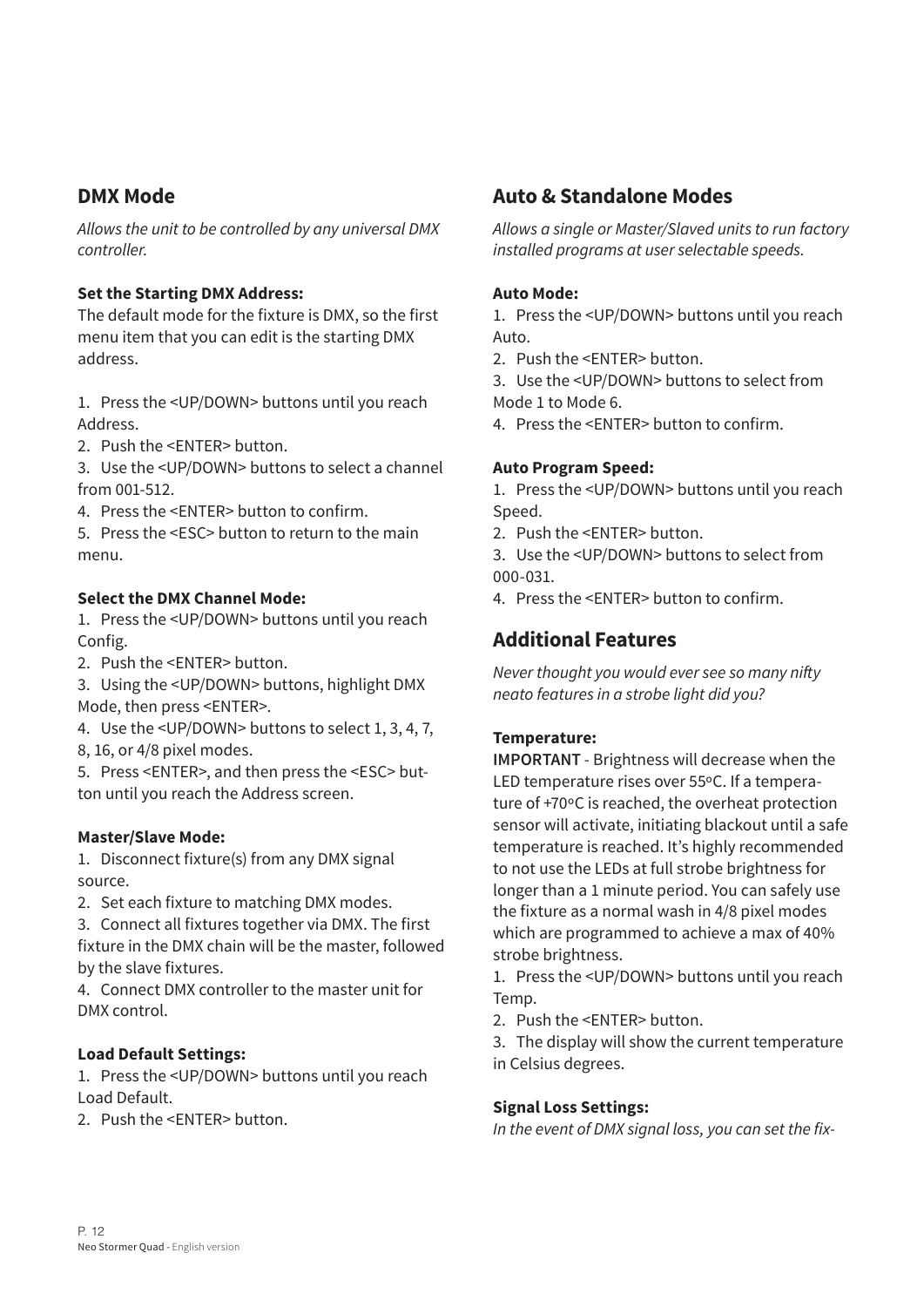ture to either hold its last received DMX signal values, *or clear them.*

1. Press the <UP/DOWN> buttons until you reach Config.

2. Push the <ENTER> button.

3. Using the <UP/DOWN> buttons, navigate to DMX Status, then press the <ENTER> button.

4. Use the <UP/DOWN> buttons to select either Value Hold, or Value Clear.

5. Press the <ENTER> button to confirm.

#### **LCD Display On/Auto Off:**

*Display mode On will keep the LCD illuminated con*tinually, Auto will shut the display off after 30 seconds *of inactivity.*

1. Press the <UP/DOWN> buttons until you reach Config.

2. Push the <ENTER> button, and navigate to Display Mode.

3. Push the <ENTER> button, then select either On or Auto, and press the <ENTER> button.

#### **Key (Button) Protection Mode:**

With Key Lock active, buttons will be unresponsive to any initial button press after 30 seconds of inactivity. Temporary unlock will occur with more than 1 button press. To disable this feature, activate Key Unlock.

1. Press the <UP/DOWN> buttons until you reach Config.

2. Push the <ENTER> button.

3. Press the <UP/DOWN> buttons until you reach Key Mode, then press<ENTER>.

4. Use the <UP/DOWN> buttons to select either Key Lock, or Key Unlock, and press the <ENTER> button.

#### **Temp Unit CS**

1. Press the <UP/DOWN> buttons until you reach Config.

2. Push the <ENTER> button, and navigate to Temp Unit CS

3. Using the <UP/DOWN> buttons to select Celsius degree or Fahrenheit degree

#### **Test Mode:**

1. Press the <UP/DOWN> buttons until you reach Test LED.

2. Push the <ENTER> button.

3. Now, you can choose to test all of the LEDs at once, or individually test each of its 9 segments. Use the <UP/DOWN> buttons to navigate, and press the <ENTER> to confirm.

#### **DMX Values In-Depth** (16-Channel Mode)

| Ch. | <b>Value</b>   | <b>Function</b>                  |
|-----|----------------|----------------------------------|
|     | $000 \le -255$ | Master Dimmer (0-100%)           |
|     | $000 \le -255$ | Red segment Intensity (0-100%)   |
|     | $000 \le -255$ | Green segment Intensity (0-100%) |
| 4   | $000 \le -255$ | Blue segment Intensity (0-100%)  |
|     | $000 \le -255$ | Write segment Intensity (0-100%) |
| 6   | $000 \le -255$ | Flash duration (0-full on)       |
|     | $000 \le -255$ | Strobe rate (0-30Hz)             |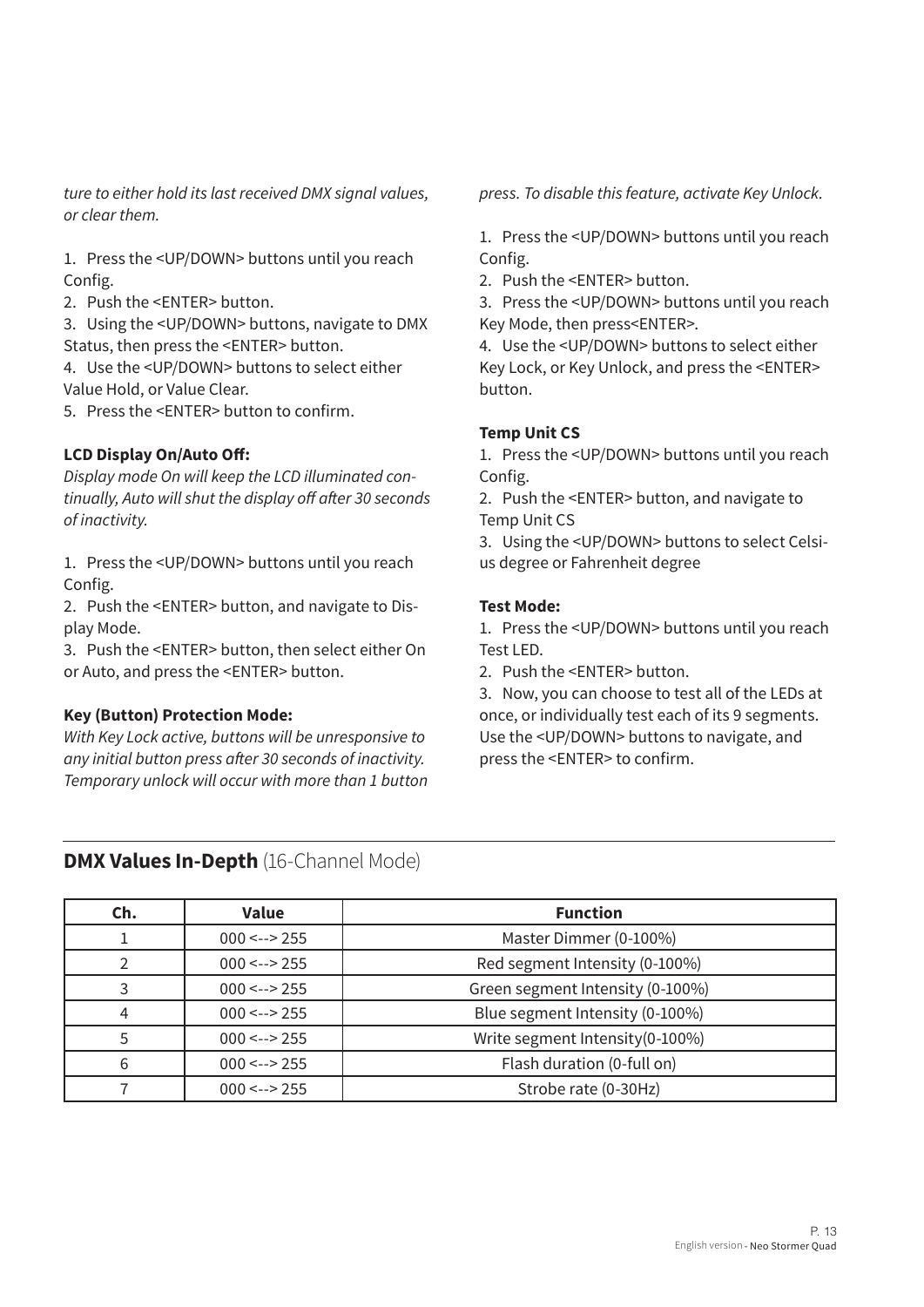|    |                      | <b>Built-In Programs</b>             |
|----|----------------------|--------------------------------------|
|    | $000 \le -2005$      | No function                          |
|    | $006 \le -2042$      | Ramp up effect (slow <--> fast)      |
| 8  | $043 \le -2085$      | Ramp down effect (slow <--> fast)    |
|    | $086 \leftarrow 128$ | Ramp up-down effect (slow <--> fast) |
|    | $129 \le -2171$      | Random effect (slow <--> fast)       |
|    | $172 \le -214$       | Lightning effect (slow <--> fast)    |
|    | $215 \leftarrow$ 255 | Spike effect                         |
| 9  | $000 \le -255$       | Red1/Segment 1 Intensity (0-100%)    |
| 10 | $000 \le -255$       | Green1/Segment 2 Intensity (0-100%)  |
| 11 | $000 \le -255$       | Blue1/Segment 3 Intensity (0-100%)   |
| 12 | $000 \le -255$       | Write1/Segment 4 Intensity (0-100%)  |
| 13 | $000 \le -255$       | Red2/Segment 5 Intensity (0-100%)    |
| 14 | $000 \le -255$       | Green2/Segment 6 Intensity (0-100%)  |
| 15 | $000 \le -255$       | Blue2/Segment 7 Intensity (0-100%)   |
| 16 | $000 \le -255$       | Write2/Segment 8 Intensity (0-100%)  |

# **DMX Values In-Depth** (8-Channel Mode)

| Ch.            | <b>Value</b>         | <b>Function</b>                      |
|----------------|----------------------|--------------------------------------|
|                | $000 \le -255$       | Master Dimmer (0-100%)               |
| $\overline{2}$ | $000 \le -255$       | Red segment Intensity (0-100%)       |
| 3              | $000 \le -255$       | Green segment Intensity (0-100%)     |
| 4              | $000 \le -255$       | Blue segment Intensity (0-100%)      |
| 5              | $000 \le -255$       | Write segment Intensity (0-100%)     |
| 6              | $000 \le -255$       | Flash duration (0-full on)           |
|                | $000 \le -255$       | Strobe rate (0-30Hz)                 |
|                |                      | <b>Built-In Programs</b>             |
|                | $000 \le -2005$      | No function                          |
|                | $006 \le -5042$      | Ramp up effect (slow <--> fast)      |
| 8              | $043 \le -2085$      | Ramp down effect (slow <--> fast)    |
|                | $086 \leftarrow 128$ | Ramp up-down effect (slow <--> fast) |
|                | $129 \leftarrow 171$ | Random effect (slow <--> fast)       |
|                | $172 \leftarrow$ 214 | Lightning effect (slow <--> fast)    |
|                | $215 \leftarrow 255$ | Spike effect                         |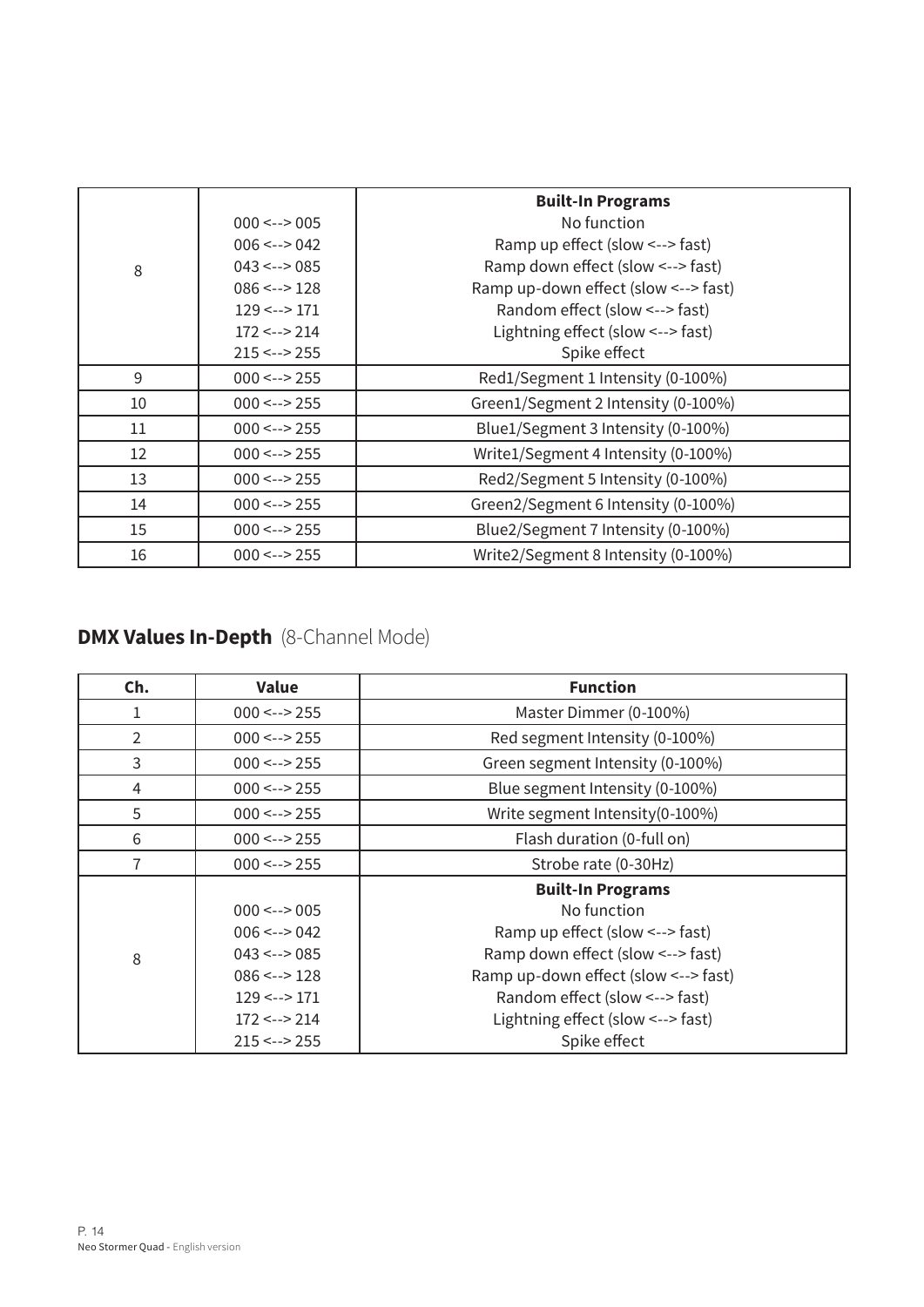| <b>DMX Values In-Depth</b> (7-Channel Mode) |  |
|---------------------------------------------|--|
|---------------------------------------------|--|

| Ch. | <b>Value</b>   | <b>Function</b>                  |
|-----|----------------|----------------------------------|
|     | $000 \le -255$ | Master Dimmer (0-100%)           |
|     | $000 \le -255$ | Red segment Intensity (0-100%)   |
|     | $000 \le -255$ | Green segment Intensity (0-100%) |
| 4   | $000 \le -255$ | Blue segment Intensity (0-100%)  |
|     | $000 \le -255$ | Write segment Intensity (0-100%) |
| 6   | $000 \le -255$ | Flash duration (0-full on)       |
|     | $000 \le -255$ | Strobe rate (0-30Hz)             |

# **DMX Values In-Depth** (4-Channel Mode)

| Ch.            | <b>Value</b>         | <b>Function</b>                      |
|----------------|----------------------|--------------------------------------|
|                | $000 \le -255$       | Dimmer (0% <--> 100%)                |
| $\mathcal{P}$  | $000 \le -255$       | Flash Duration ( $0\% < -$ > 100%)   |
| 3              | $000 \le -255$       | Strobe Rate (0-30Hz)                 |
|                |                      | <b>Built-In Programs</b>             |
|                | $000 \le -2005$      | No function                          |
|                | $006 \le -2042$      | Ramp up effect (slow <--> fast)      |
| $\overline{4}$ | $043 \le -2085$      | Ramp down effect (slow <--> fast)    |
|                | $086 \le -2128$      | Ramp up-down effect (slow <--> fast) |
|                | $129 \le -2171$      | Random effect (slow <--> fast)       |
|                | $172 \le -214$       | Lightning effect (slow <--> fast)    |
|                | $215 \leftarrow 255$ | Spike effect                         |

# **DMX Values In-Depth** (3-Channel Mode)

| Ch. | Value          | <b>Function</b>                    |
|-----|----------------|------------------------------------|
|     | $000 \le -255$ | Dimmer (0% <--> 100%)              |
|     | $000 \le -255$ | Flash Duration $(0\% < - > 100\%)$ |
|     | $000 \le -255$ | Strobe Rate (0-30Hz)               |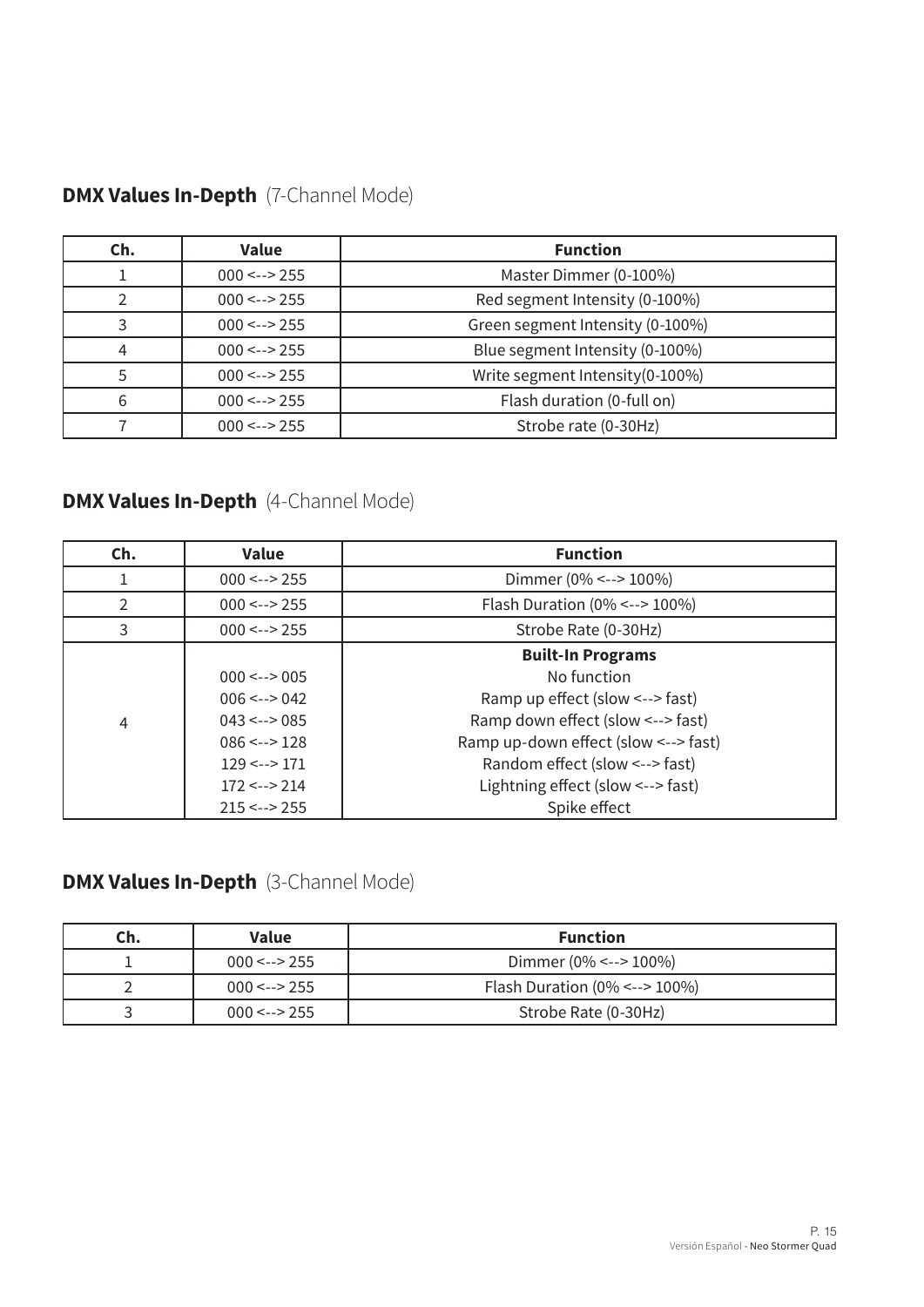# **DMX Values In-Depth** (1-Channel Mode)

| un. | Value          | <b>Function</b>       |
|-----|----------------|-----------------------|
|     | $000 \le -255$ | Dimmer (0% <--> 100%) |

# **DMX Values In-Depth** (4-Channel Pixel Mode)

| Ch.            | <b>Value</b>         | <b>Function</b>                        |  |
|----------------|----------------------|----------------------------------------|--|
|                | $000 \le -2021$      | No Function                            |  |
|                | $022 \leftarrow 255$ | Red/Segment Intensity (0% <--> 100%)   |  |
| $\mathcal{P}$  | $000 \le -2021$      | No Function                            |  |
|                | $022 \le -255$       | Green/Segment Intensity (0% <--> 100%) |  |
| 3              | $000 \le -2021$      | No Function                            |  |
|                | $022 \le -255$       | Blue/Segment Intensity (0% <--> 100%)  |  |
| $\overline{4}$ | $000 \le -2021$      | No Function                            |  |
|                | $022 \leftarrow 255$ | White/Segment Intensity (0% <--> 100%) |  |

# **DMX Values In-Depth** (8-Channel Pixel Mode)

| Ch.            | <b>Value</b>         | <b>Function</b>                               |
|----------------|----------------------|-----------------------------------------------|
|                | $000 \le -2021$      | No Function                                   |
| $\mathbf 1$    | $022 \leftarrow 255$ | Red/Segment 1 Intensity (0% <--> 100%)        |
| $\overline{2}$ | $000 \le -2021$      | No Function                                   |
|                | $022 \leftarrow 255$ | Green/Segment 1 Intensity (0% <--> 100%)      |
| 3              | $000 \le -2021$      | No Function                                   |
|                | $022 \leftarrow 255$ | Blue/Segment 1 Intensity (0% <--> 100%)       |
| 4              | $000 \le -2021$      | No Function                                   |
|                | $022 \leftarrow 255$ | White/Segment 1 Intensity (0% <--> 100%)      |
| 5              | $000 \le -2021$      | No Function                                   |
|                | $022 \leftarrow 255$ | Red/Segment 2 Intensity (0% <--> 100%)        |
| 6              | $000 \le -2021$      | No Function                                   |
|                | $022 \leftarrow 255$ | Green/Segment 2 Intensity (0% <--> 100%)      |
| 7              | $000 \le -2021$      | No Function                                   |
|                | $022 \leftarrow 255$ | Blue/Segment 2 Intensity (0% <--> 100%)       |
| 8              | $000 \le -2021$      | No Function                                   |
|                | $022 \leftarrow 255$ | White/Segment 2 Intensity $(0\% < - > 100\%)$ |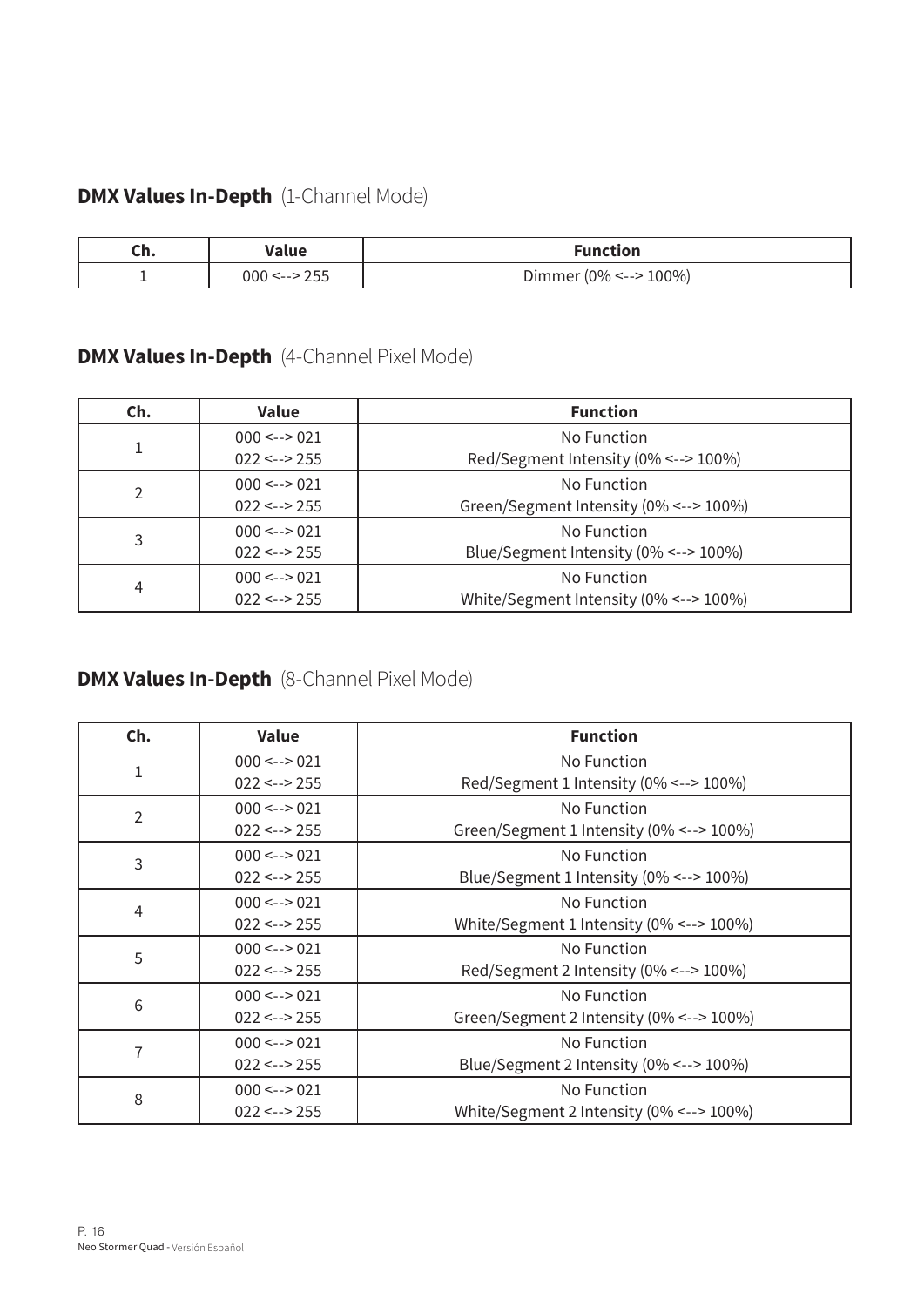# **6. TROUBLESHOOTING AND MAINTENANCE**

# **Troubleshooting**

| <b>Symptom</b>                                                     | <b>Solution</b>                                                                                                                                                                                                |
|--------------------------------------------------------------------|----------------------------------------------------------------------------------------------------------------------------------------------------------------------------------------------------------------|
| <b>Fixture Auto-</b><br>Shut Off                                   | If it is stopped or dimmer than normal, the unit may have shut itself off due to<br>high heat. This is to protect the fixture from overheating.<br>No Light Output Check to ensure fixture is operating under. |
| No Light Output                                                    | Check to ensure fixture is operating under correct mode, IE sound active/auto/<br>DMX/Etc., if applicable.                                                                                                     |
| Chase Speed<br>Too Fast/Slow                                       | Check to ensure proper setup of speed adjustment.                                                                                                                                                              |
| No Power                                                           | Check fuse, AC cord and circuit for malfunction.                                                                                                                                                               |
| <b>Blown Fuse</b>                                                  | Check AC cord and circuit for damage, verify that moving parts are not restricted<br>and that unit's ventilation is not obstructed.                                                                            |
| <b>Slow Movement</b>                                               | Check that speed channels are set appropriately.                                                                                                                                                               |
| <b>Fixture Not</b><br>Responding/<br><b>Responding Erratically</b> | Make sure all connectors are seated properly and securely.<br>Use Only DMX Cables and/or check cables for defects.<br>Install a Terminator.<br>Reset fixture(s).                                               |
| <b>Fixture Moving</b><br>On Its Own                                | Verify proper mode of operation. Is the fixture in "Auto" mode?                                                                                                                                                |

# **Maintenance**

- Your fixture will require regular cleaning to prevent a build up of dust and smoke debris on the optics and housing. After disconnection of power, wipe down the fixture with a damp cloth. Never use alcohol or solvents as this may damage the finish. Use glass cleaner for glass surfaces such as external lens or mirrors. A dry paint brush is an excellent tool to remove surface dust.
- Be sure to periodically check for loose parts that could damage the fixture or potentially allow the fixture to cause injury. Make sure all overhead and wall installations have a secondary safety device installed such as a safety ca-

ble rated for your fixture type and size. Check the power cord as well, make sure there is no damage that could cause electrical shock, never remove the ground prong.

There are no user-servicable parts in this fixture. Do not attempt to open and repair this fixture. Return to the factory for repair.



Always disconnect power before cleaning never remove the ground prong from power cord never spin a fan with compressed air, this can damage components in your fixture.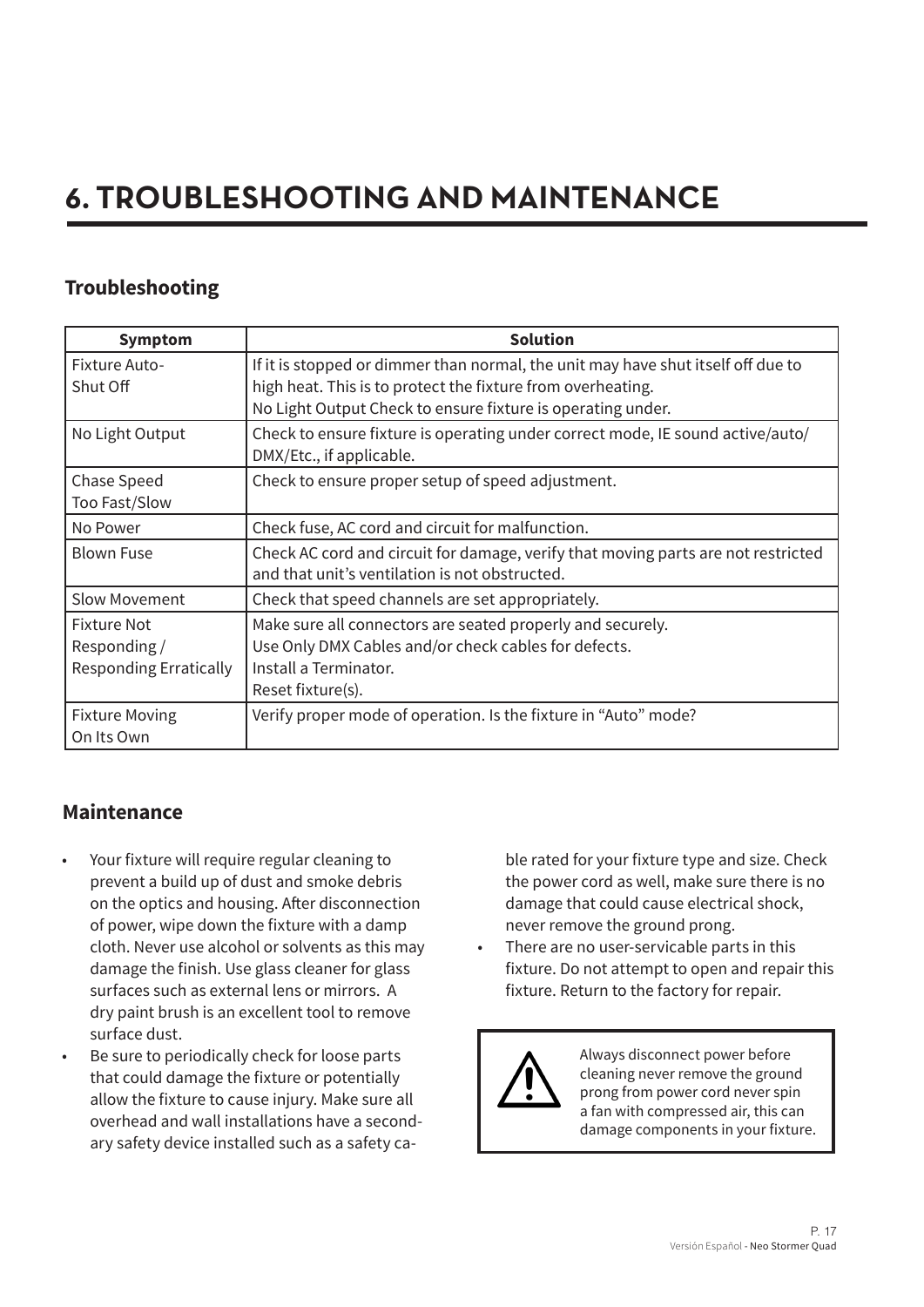# **1. DESCRIPCIÓN**

# **STORMER QUAD**

 *Equipo con 1,260 LEDs RGBW de alta potencia*

**Stormer Quad** es, en pocas palabras, un equipo con un brillo fuera de lo común. Con 1,260 LEDs RGBW de alta potencia, brinda un rendimiento de los más destacados a nivel mundial. Utilizable como estrobo (blinder) o bañador, Stormer Quad es ideal para satisfacer los diseños más exigentes de nuestra industria. De diseño liviano y compacto, su recinto está pensado para soportar las condiciones más demandantes, siendo ideal para las extensas jornadas del touring.

#### *Fuente & Ópticas*

- Fuente de luz: 630 LEDs RGB de 1W, 630 LEDs W de 0.3W
- Vida útil promedio: 50.000 horas
- Ángulo de haz: 140º

#### *Datos fotométricos*

• Flujo lumínico: 38,000 Lux

#### *Efectos y funciones*

- 2-en-1: Blinder + bañador profesional
- Alta potencia
- Sistema de refrigeración optimizado
- Tecnología LED 3-en-1: Mezcla de color RGB sin sombras multicolores
- Dimmer: 0-100% de 16-bits
- Efecto estrobo: 0-30Hz
- Frecuencia de refresco: 7000Hz
- Función de estrobo random + Intensos programas incorporados
- La duración del flash se puede establecer de 0-650ms en su modo DMX

#### *Control*

- Canales DMX: 1/3/4/7/8/16
- Modos de operación: DMX, Maestro/esclavo, Automático & Estático

#### *Físico*

- Certificación IP20
- Display LCD
- Conectores DMX: 4 conectores XLR (XLR-3/ XLR-5 entrada y salida)
- Conectores de alimentación de entrada y salida PowerCON™
- Dimensiones: 490x285x120 mm. / 19.3x11.2x4.7 pulg.
- Peso: 9.35 Kg. / 20.6 Lbs.

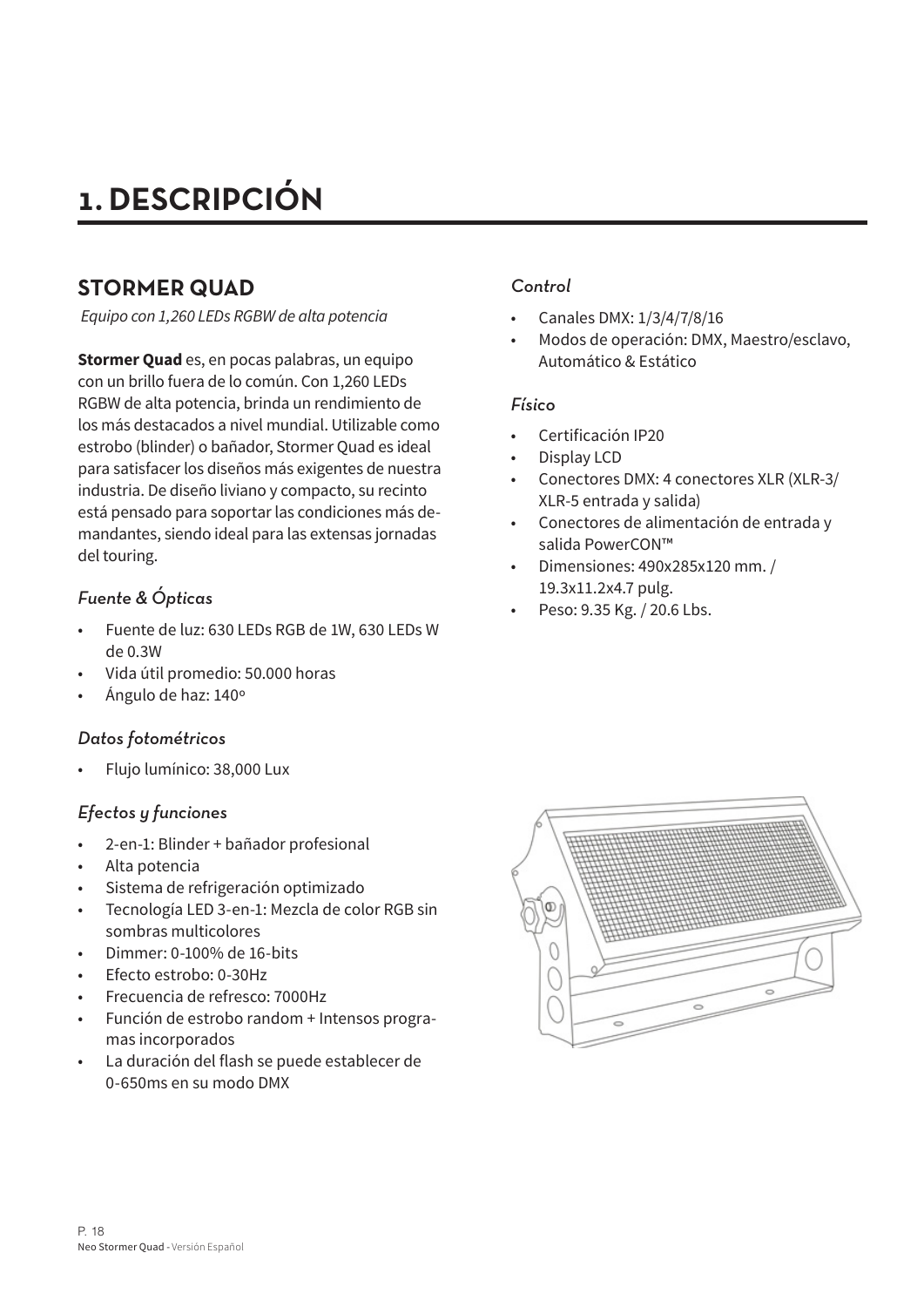# **2. GUÍA DE INICIO**

# **Contenido**

- 1 equipo Stormer Quad LED RGBW.
- 1 placa de base.
- 1 cable de seguridad, 1 armella y 1 set de soportes de montaje.
- 1 cable de suministro eléctrico.
- 1 Manual del usuario.

# **Verifique**

Verifique que el equipo no haya sufrido averías durante el envío. Si observa daños en el embalaje, examine la unidad y asegúrese de que todos los accesorios necesarios para operar la unidad hayan sido entregados en buen estado.

En caso de que encuentre daños o piezas faltantes, póngase en contacto de inmediato con su distribuidor. No devuelva el equipo a su distribuidor sin haberse comunicado antes con asistencia al cliente.

# **Introducción**

Gracias por haber elegido el producto Stormer Quad. Usted ha adquirido uno de los equipos más confiables e innovadores del mercado actual. Procure familiarizarse con las instrucciones y advertencias de seguridad antes de utilizar el equipo. El presente manual contiene información de importancia sobre el protocolo de seguridad. Procure seguirlo en todo momento.

# **Suministro eléctrico**

Todas los equipos deben conectarse directamente a un circuito conmutado. Nunca conecte esta unidad a un reóstato o circuito de atenuación, incluso si se utiliza exclusivamente para una conmutación

de 0-100%.

**Rango de voltaje de entrada** No todos los equipos cuentan con un selector de voltaje incorporado. Compruebe que el voltaje utilizado no sea superior ni inferior a los valores indicados en el presente manual o en la etiqueta del cable de alimentación. La capacidad de corriente de un equipo corresponde al consumo de corriente en condiciones normales. En caso de que el equipo disponga de un selector del voltaje, verifique que esté en el rango correcto.

**Advertencia!** *Evite daños de tensión eléctrica.*  Verifique que el selector de voltaje de su equipo co*incida con los valores aplicados. Todos los equipos*  deben contar con conexión a tierra.

#### **Contacto**

*En caso de que algo falle, póngase en contacto con*  su distribuidor.

**Observación** Toda las especificaciones descritas en este manual están sujetas a cambios sin previo aviso. El proveedor no asumirá responsabilidad por los errores u omisiones del manual. Asimismo se reserva el derecho de actualizar el documento y/o crear uno nuevo para corregir errores u omisiones en cualquier momento. El usuario puede descargar la última versión del presente manual desde la página web de Ampro.

# **Instrucciones de seguridad**



Procure leer las instrucciones y advertencias de seguridad del manual para garantizar el buen estado del equipo y su funcionamiento seguro.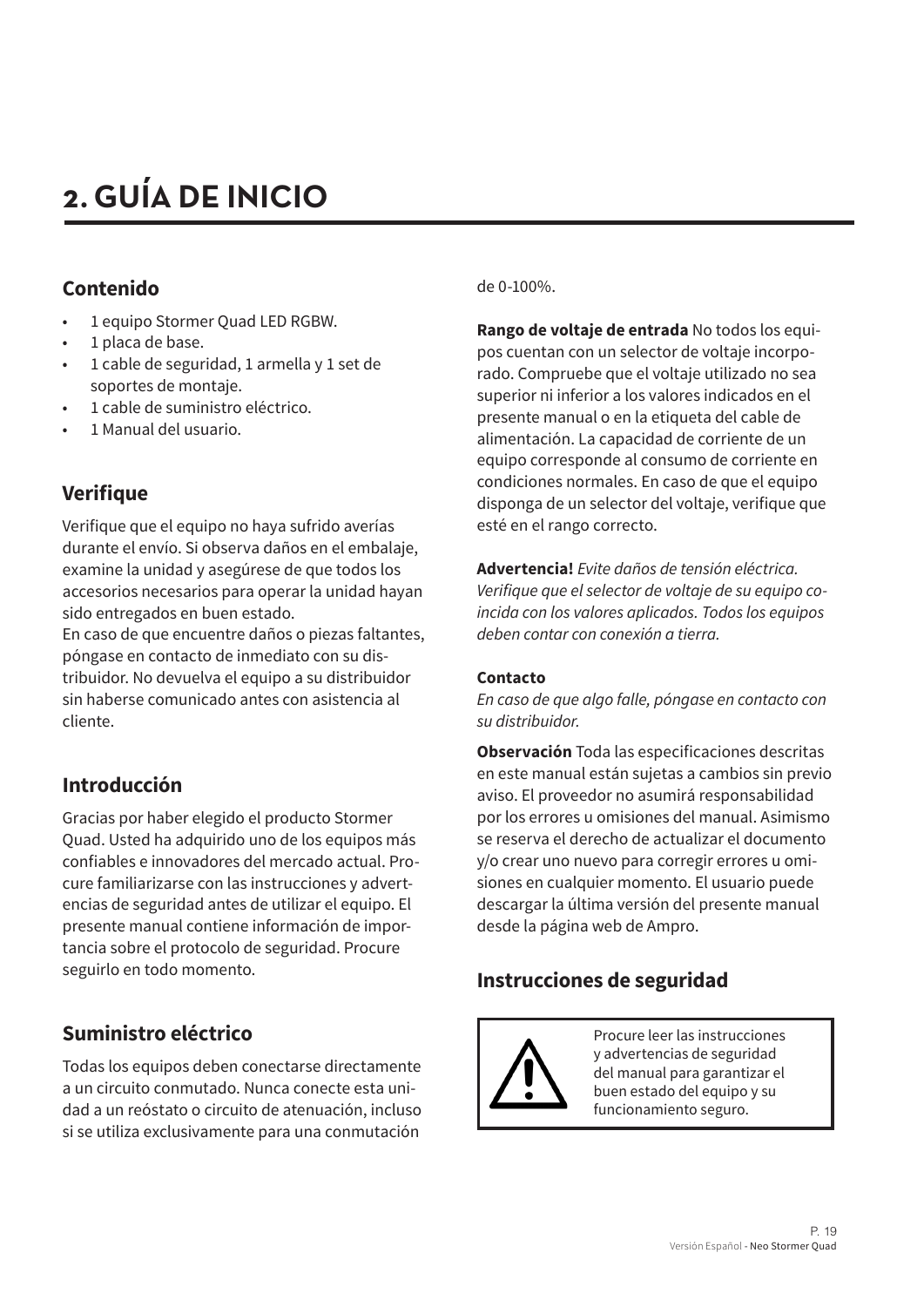**Advertencia:** La luz con efecto estrobo o flash puede generar convulsiones en las personas fotosensitivas o con epilepsia. En caso de utilizar dichos efectos en grandes eventos, se recomienda la colocación de advertencias en la entrada o en los programas (en caso de que los hubiera). Por ejemplo: "Advertencia. Durante el show se utilizan luces con efecto estrobo".

- Conserve el presente manual para futuras referencias. En caso de vender la unidad, procure entregar esta guía al comprador.
- Utilice el equipo únicamente con la corriente alterna indicada en las especificaciones técnicas. Compruebe que el voltaje utilizado no sea superior ni inferior.
- Mantenga el equipo alejado de superficies inflamables durante su funcionamiento.
- Instale el equipo en una zona con ventilación y a una distancia de, al menos, 50cm (20in) de otros objetos. Asegúrese de no obstruir las ranuras de ventilación.
- Siempre desconecte el equipo del suministro eléctrico antes de realizar alguna tarea de mantenimiento o de reemplazar el fusible (utilice siempre un repuesto del mismo tipo y tamaño).
- Disponga de un cable de seguridad para fijar el equipo al punto de instalación. Para trasladar la unidad, tómela de las manijas, nunca del cable de alimentación.
- No utilice el equipo si la temperatura ambiente supera los 40°C (104°F).
- En caso de que exista un problema serio de funcionamiento, deje de utilizar la unidad inmediatamente. Si el equipo precisa reparación, pónganse en contacto con el servicio técnico autorizado. Las reparaciones realizadas por personas inexpertas pueden causar daños irreparables en el equipo.
- No conecte el equipo a un dimmer.
- Verifique que el cable de suministro eléctrico no se encuentre cortado o dañado.
- Nunca tire del cable para desconectar el equipo.
- No mire de forma directa a la fuente de luz cuando el equipo esté encendido.

**¡Advertencia!** Evite desarmar el equipo. En su interior no hay piezas que puedan ser reparadas por el usuario. En caso de que el equipo precise reparación, póngase en contacto con el servicio técnico autorizado.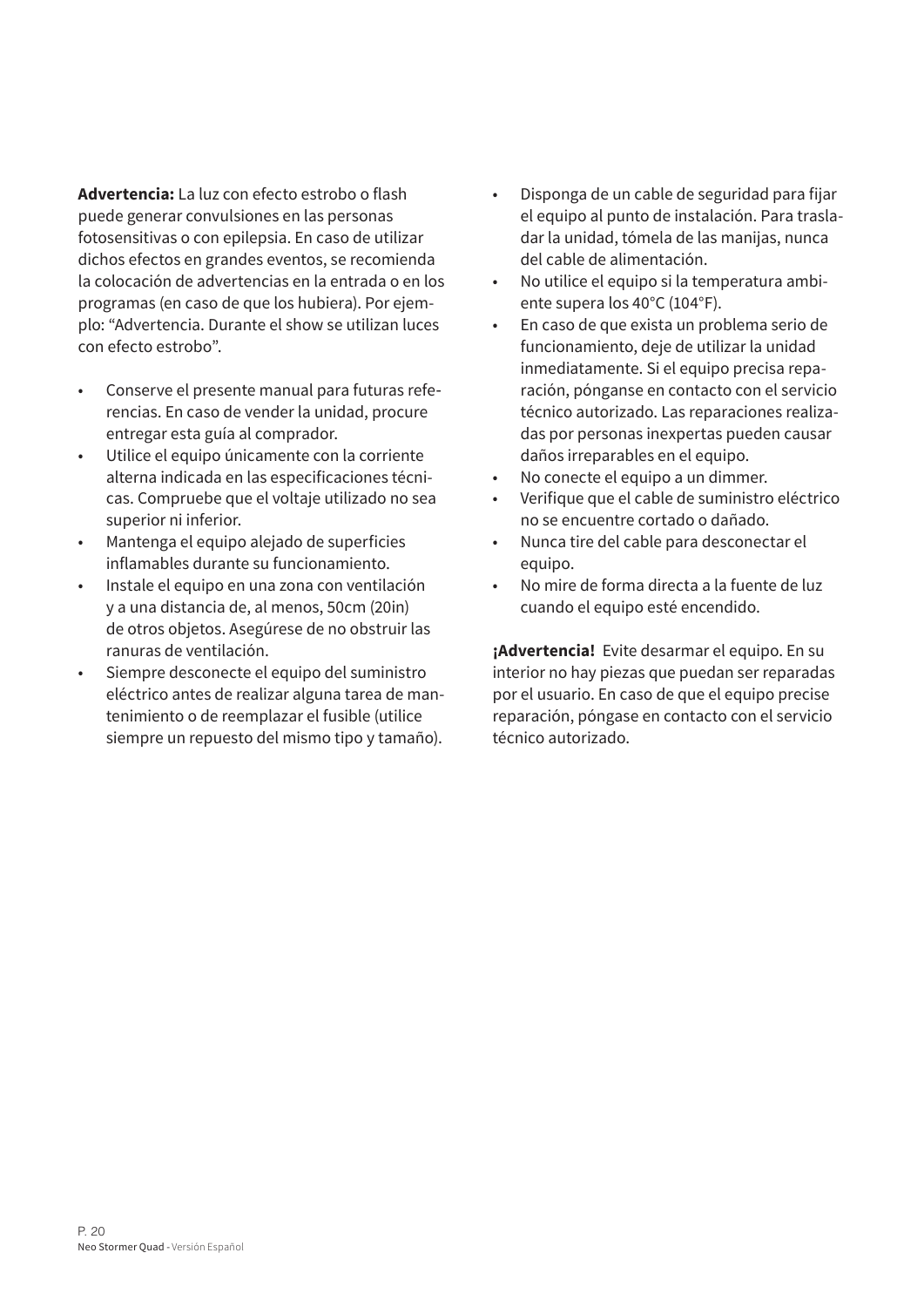# **3.DESCRIPCIÓN DEL EQUIPO**

# **Características principales**

- Fuente de luz: 1260 LEDs RGBW de 0.8w.
- Intensos programas incorporados de estrobo + estrobo aleatorio.
- Modos de pixel de dos segmentos permiten que se use como bañador (brillo máximo 40%).
- Sensor de temperatura incorporado para prevenir sobrecalentamiento y prolongar la vida útil de la lámpara.
- Estrobo electrónico variable y dimmer de 16 bits.
- Velocidad de flash regulable de 0-30 flashes por

segundo.

- Duración de flash regulable de 0-650ms en modo DMX.
- Frecuencia de refresco: 7000Hz.
- Panel de control de 4 botones con pantalla LCD de fácil manejo.
- Soportes de montaje con perillas de fijación + placa de base.
- Conectores DMX de 3/5 pines (de entrada y salida).
- Conectores de alimentación PowerCon™ (de entrada y salida).

| Canal |   |   |                |                | <b>Función</b> |                                            |
|-------|---|---|----------------|----------------|----------------|--------------------------------------------|
| 1     | 3 | 4 | 7              | 8              | 16             |                                            |
|       | 1 | 1 | 1              | 1              | 1              | Dimmer maestro (0-100%)                    |
|       |   |   | $\overline{2}$ | $\overline{2}$ | $\overline{2}$ | Intensidad de segmento rojo (0-100%)       |
|       |   |   | 3              | 3              | 3              | Intensidad de segmento verde (0-100%)      |
|       |   |   | 4              | 4              | 4              | Intensidad de segmento azul (0-100%)       |
|       |   |   | 5              | 5              | 5              | Intensidad de segmento blanco (0-100%)     |
|       | 2 | 2 | 6              | 6              | 6              | Duración de flash (0-full)                 |
|       | 3 | 3 | 7              | 7              | 7              | Rango de estrobo (0-30 Hz)                 |
|       |   | 4 |                | 8              | 8              | Efectos incorporados                       |
|       |   |   |                |                | 9              | Rojo 1/Intensidad de segmento 1 (0-100%)   |
|       |   |   |                |                | 10             | Verde 1/Intensidad de segmento 2 (0-100%)  |
|       |   |   |                |                | 11             | Azul 1/Intensidad de segmento 3 (0-100%)   |
|       |   |   |                |                | 12             | Blanco 1/Intensidad de segmento 4 (0-100%) |
|       |   |   |                |                | 13             | Rojo 2/Intensidad de segmento 5 (0-100%)   |
|       |   |   |                |                | 14             | Verde 2/Intensidad de segmento 6 (0-100%)  |
|       |   |   |                |                | 15             | Azul 2/Intensidad de segmento 7 (0-100%)   |
|       |   |   |                |                | 16             | Blanco 2/Intensidad de segmento 8 (0-100%) |

# **Referencia rápida de canales DMX (Modos 1/3/4/7/8/16 canales)**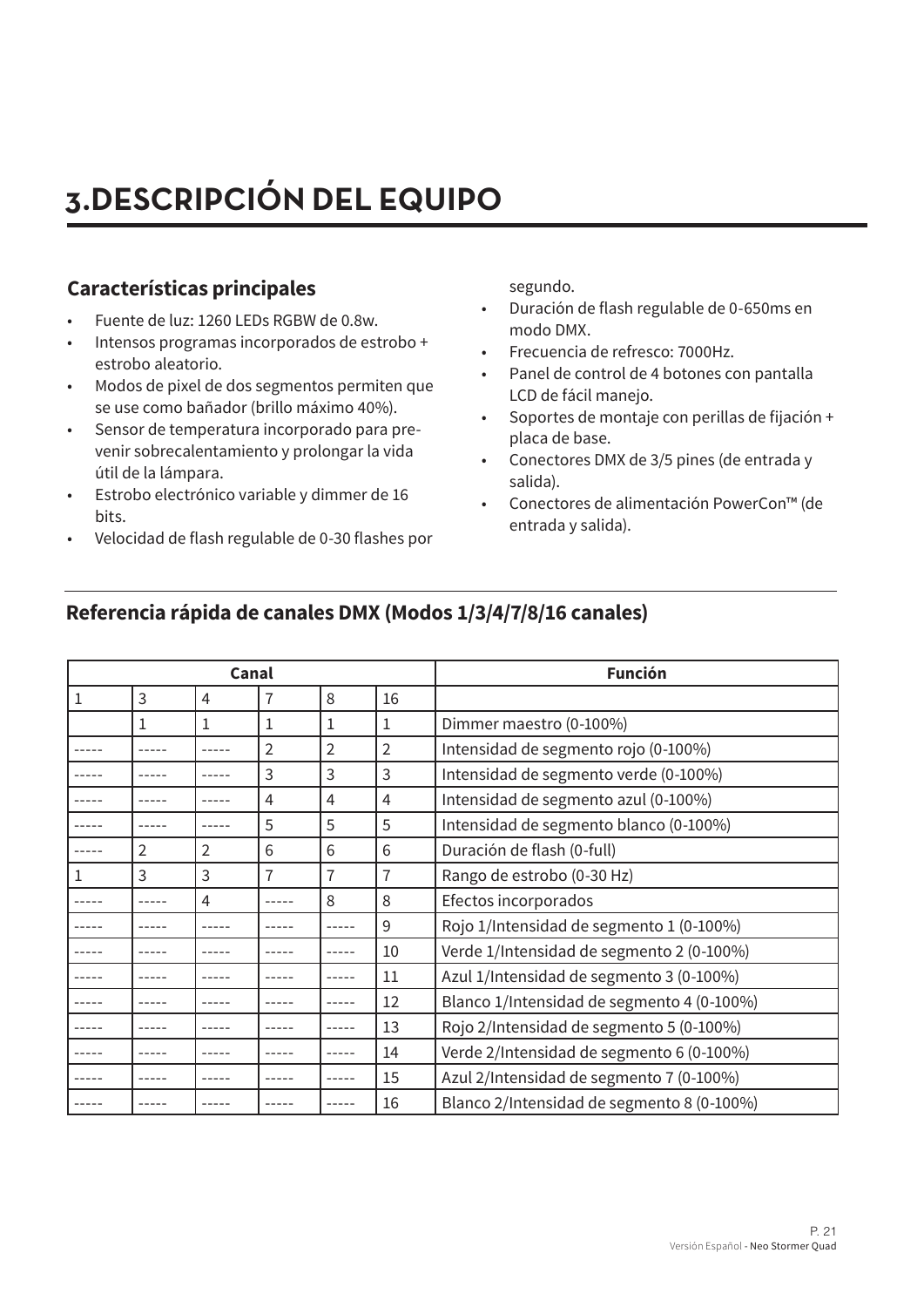# **Referencia rápida de canales DMX (Modos 4/8 canales: Modo pixel)**

|   | 4 canales: Modo pixel                  | 8 canales: Modo pixel           |
|---|----------------------------------------|---------------------------------|
|   | Intensidad de segmento rojo (0-100%)   | Intensidad de rojo 1 (0-100%)   |
|   | Intensidad de segmento verde (0-100%)  | Intensidad de verde 1 (0-100%)  |
| 3 | Intensidad de segmento azul (0-100%)   | Intensidad de azul 1 (0-100%)   |
| 4 | Intensidad de segmento blanco (0-100%) | Intensidad de blanco 1 (0-100%) |
| 5 |                                        | Intensidad de rojo 2 (0-100%)   |
| 6 |                                        | Intensidad de verde 2 (0-100%)  |
|   |                                        | Intensidad de azul 2 (0-100%)   |
| 8 |                                        | Intensidad de blanco 2 (0-100%) |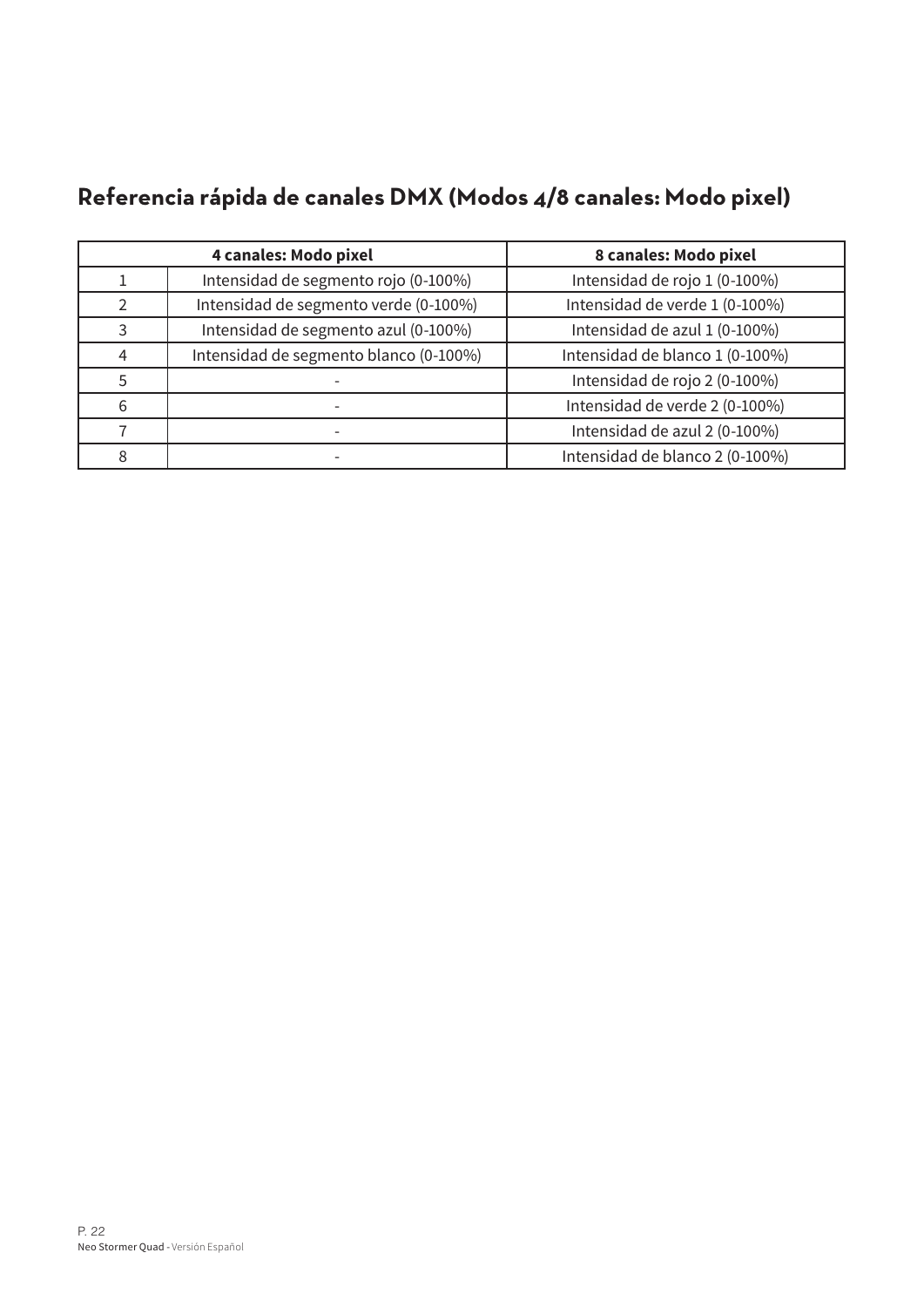# **4. INSTALACIÓN**



Desconecte el equipo antes de colocar el fusible. Siempre utilice un fusible del mismo tipo y rango.

# **Sustitución del fusible**

**PRECAUCIÓN** El Stormer Quad cuenta con una fuente de alimentación conmutada de alta potencia con un fusible interno. En condiciones normales de funcionamiento, el fusible no requiere sustitución. Sin embargo, es recambiable. Solo una persona calificada debe realizar la tarea. Póngase en contacto con su distribuidor para obtener más información.

#### **Enlace de varios equipos Stormer Quad**

Conecte el primer equipo de la cadena con un cable de alimentación estándar (incluido en la caja). Luego utilice un cable puente apropiado para conectar el resto de los equipos. **Advertencia:** No conecte más de dos equipos en una sola línea para evitar una posible sobrecarga eléctrica.

# **Cable de datos DMX**

Para enlazar equipos es necesario contar con cables de datos. Utilice cables que puedan trasladar señal de alta calidad y poco propensos a la interferencia electromagnética. Por ejemplo, el cable Belden© 9841 cumple con las especificaciones EIA RS-485. Es posible utilizar cables de micrófono estándar, pero tenga en cuenta que la transmisión de datos DMX es menos estable en largos tramos de cableado. Todo cable debe contar con las siguientes características:

- 2 conductores trenzados con malla protectora.
- Capacidad máxima entre conductores: -30 pF/ ft.
- Capacidad máxima entre conductores y malla protectora: -55 pF/ft.
- Resistencia máxima: 20 ohm / 1000 ft.

• Impedancia nominal: 100-140 ohm.

### **Cableado**

El cableado debe contar con un conector XLR macho de un lado y XLR hembra del otro.



Los finales de línea o terminadores reducen los errores de señal. Para evitar la interferencia o el comportamiento anómalo del equipo es recomendable utilizar un final de línea DMX. En especial en cableados que recorren largas distancias.

#### **Crear un terminador DMX:**

Coloque una resistencia de 120 ohm y 1/4 W entre el pin 2 y 3 del último equipo de la cadena.



**Precaución:** No permita el contacto entre el suelo del chasis común y el del aparato. Poner a tierra lo común puede causar un bucle de tierra, y su dispositivo puede funcionar de manera errática. Pruebe los cables con un medidor de ohmios para verificar la polaridad correcta y para asegurarse de que los pines no estén conectado a tierra o en cortocircuito al escudo o el uno al otro.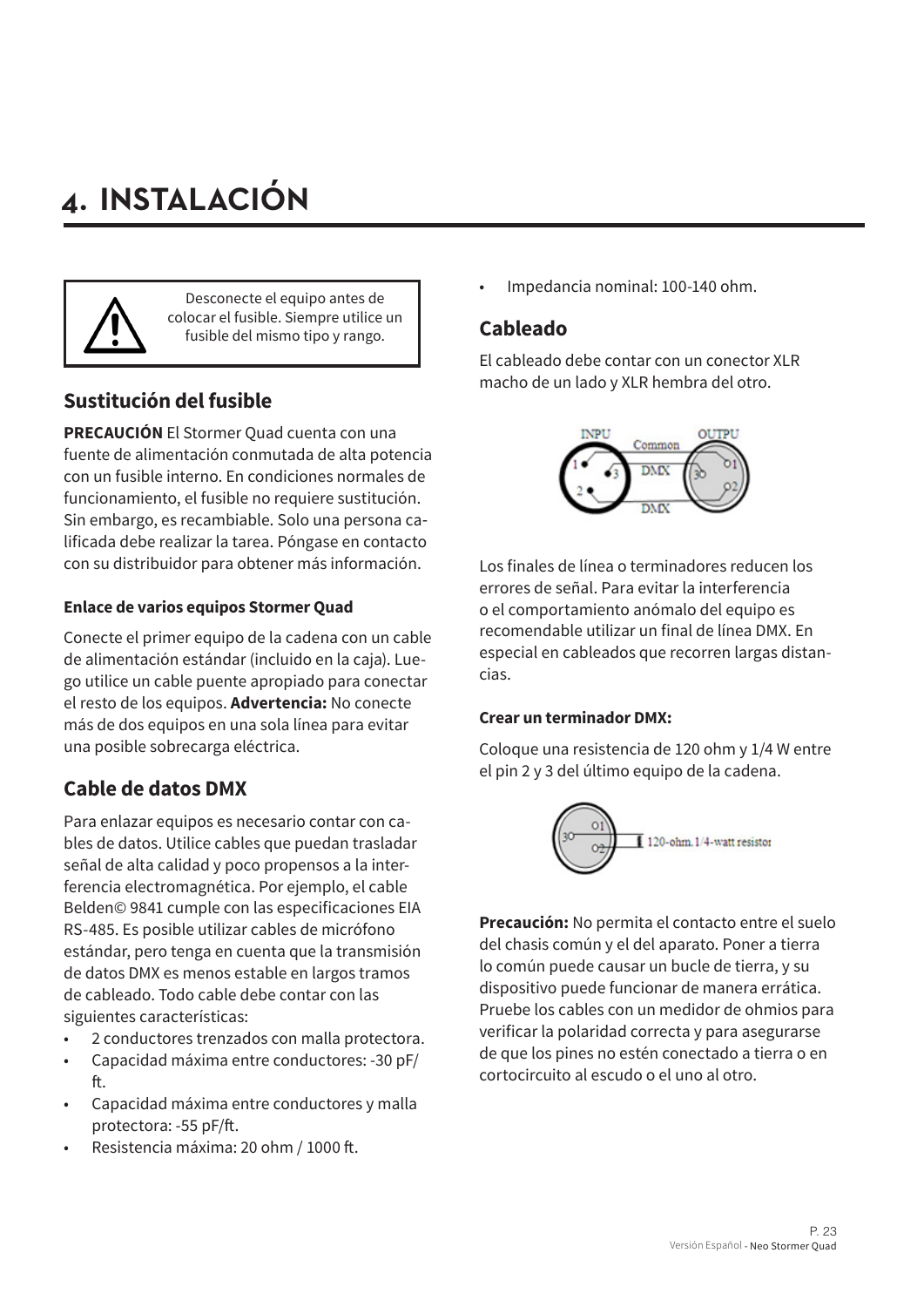# **Conversión de 5 pines a 3 pines**

Si utilizar un controlador con salida DMX de 5 pines, va a necesitar un adaptador de 5 pines a 3 pines. En caso de que prefiera crear el propio, la tabla a continuación describe la conversión de cables correcta.

| <b>Conductor</b> | 3 pines hembra (salida) | 5 pines macho (entrada) |
|------------------|-------------------------|-------------------------|
| Tierra/Malla     | Pin <sub>1</sub>        | Pin 1                   |
| Datos DMX (-)    | Pin 2                   | Pin 2                   |
| Datos DMX (+)    | Pin <sub>3</sub>        | Pin <sub>3</sub>        |
| Sin uso          | Sin uso                 | Sin uso                 |
| Sin uso          | Sin uso                 | Sin uso                 |

# **Configuración del control vía DMX**

1) Conecte el extremo macho del cable DMX a la salida hembra del controlador.

2) Conecte el extremo hembra del cable DMX a la entrada macho del primer equipo. Nota: Conectelos equipos según su proximidad al controlador en lugar de seguir un orden en particular.

3) Conecte el resto de los equipos de la cadena desde la salida a la entrada como indican los pasos previos.Utilice un terminador DMX en la salida del último equipo de la cadena para garantizar la buena comunicación.

# **Enlace de equipos**

(modo maestro/esclavo)

- 1. Enchufe el conector macho de 3 pines del cable DMX a la salida hembra de 3 pines del primer equipo.
- 2. Enchufe el extremo hembra de 3 pines proveniente del cable del primer equipo al conector de entrada macho de 3 pines del próximo equipo. Luego conecte el resto de los equipos de la cadena desde la salida a la entrada del siguiente equipo, como indican los pasos aquí descritos.



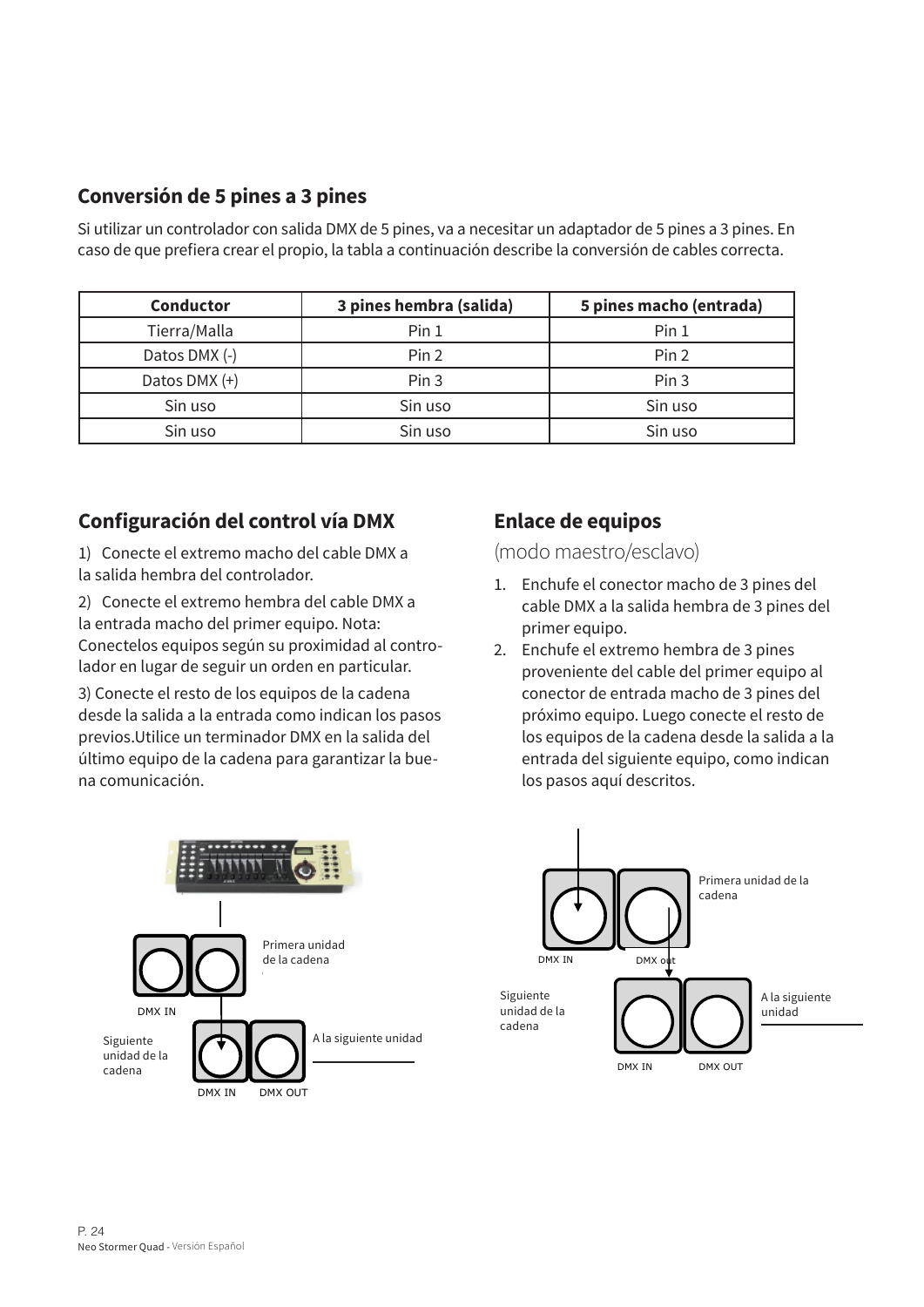**Nota:** En ocasiones, la configuración del modo stand alone o maestro/esclavo requiere que el primer equipo de la cadena se inicie a través de las opciones del panel de control o con el interruptor DIP. Es posible que el segundo equipo de la cadena también requiera estar configurado como esclavo. Para obtener más instrucciones, refiérase a la sección "Instrucciones de uso" del presente manual.

# **Montaje y Rigging**

El equipo permite el montaje en sentido vertical y horizontal, siempre que el punto de fijación disponga de la ventilación necesaria y se encuentre a un mínimo de 0,6 metros de superficies inflamables. Para la instalación en altura siempre utilice los soportes de montaje y el cable de seguridad (incluidos en la caja).



Advertencia: No instale el equipo cerca de la salida de ventilación de un sistema de calefacción. El flujo de aire causará daños por recalentamiento.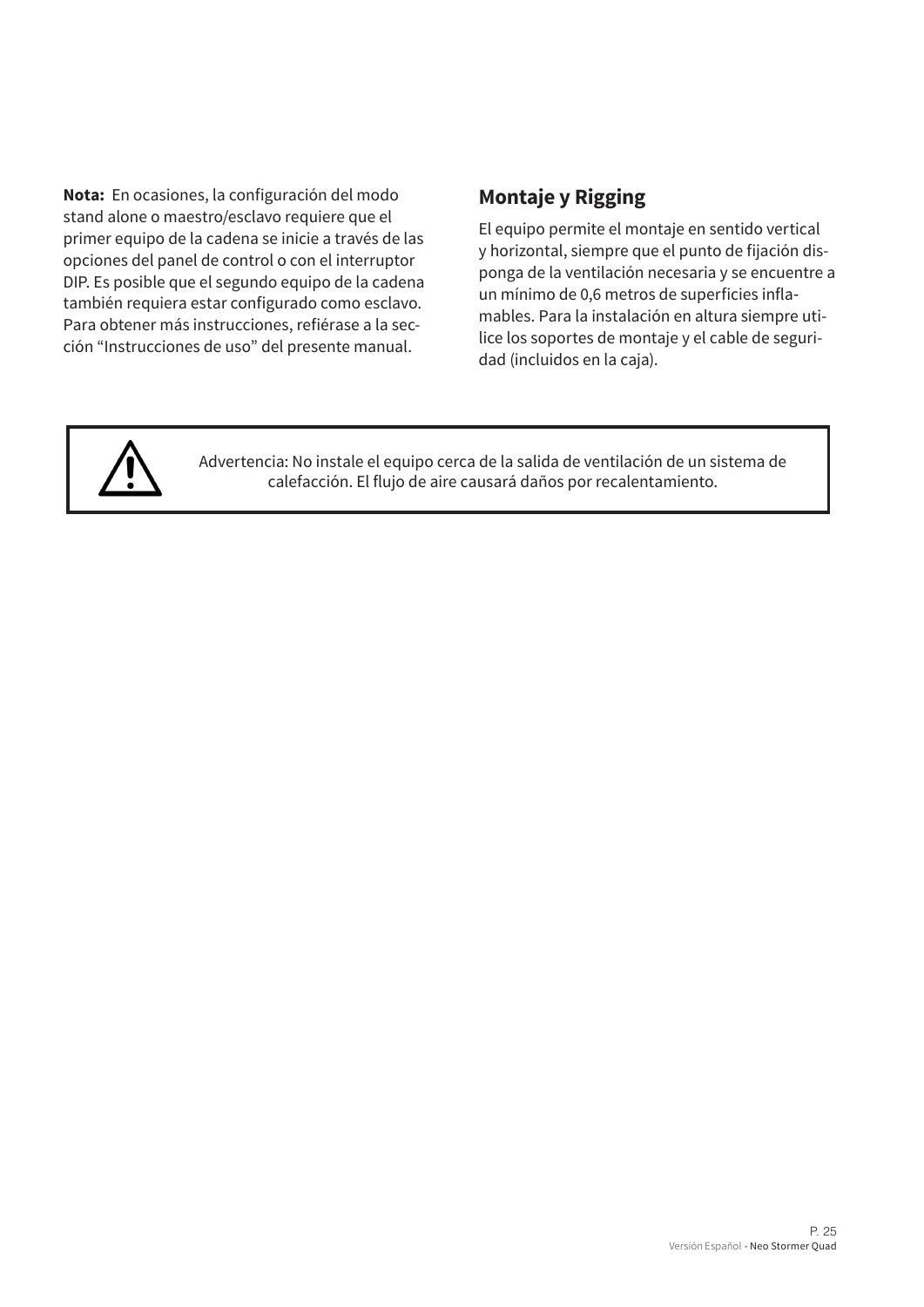# **5. INSTRUCCIONES DE USO**

# **Panel de control**

Acceda a todos los modos y configuraciones posibles del Storm1000 RGBW a través del panel de control ubicado en la base del equipo.



**<ESC>** Acceda al menú deseado o regrese a la pantalla previa.

**<DOWN>** Desplácese en orden descendente por las opciones del menú.

**<UP>** Desplácese en orden ascendente por las opciones del menú.

**<ENTER>** Seleccione y ejecute la opción o menú deseados.

En la pantalla LCD del panel de control visualizará los ítems del menú seleccionados. Cuando seleccione una función del menú, la pantalla mostrará inmediatamente la primera opción disponible. Para ingresar en la opción deseada, presione <ENTER>.

Utilice las teclas <UP/DOWN> para desplazarse por las opciones del menú. Luego presione <ENTER> y utilice nuevamente <UP/DOWN> para visualizar las opciones de los submenús. Presione <ESC> para continuar navegando sin guardar cambios o <ENTER> seguido de <ESC> para guardar cambios y regresar al ítem del menú anterior.

| Menú             |                 | Submenú                                               |
|------------------|-----------------|-------------------------------------------------------|
| Address          | Set DMX Address | 001-512                                               |
|                  | Mode 1          | Modo automático 1                                     |
|                  | Mode 2          | Modo automático 2                                     |
| Auto             | Mode 3          | Modo automático 3                                     |
|                  | Mode 4          | Modo automático 4                                     |
|                  | Mode 5          | Modo automático 5                                     |
|                  | Mode 6          | Modo automático 6                                     |
| Speed<br>000-031 |                 | Velocidad de ejecución automática                     |
|                  | All on          | Prueba general + Prueba de segmento de LED individual |
| <b>Test LED</b>  | Red on          |                                                       |
|                  | Green on        |                                                       |

# **Descripción del menú**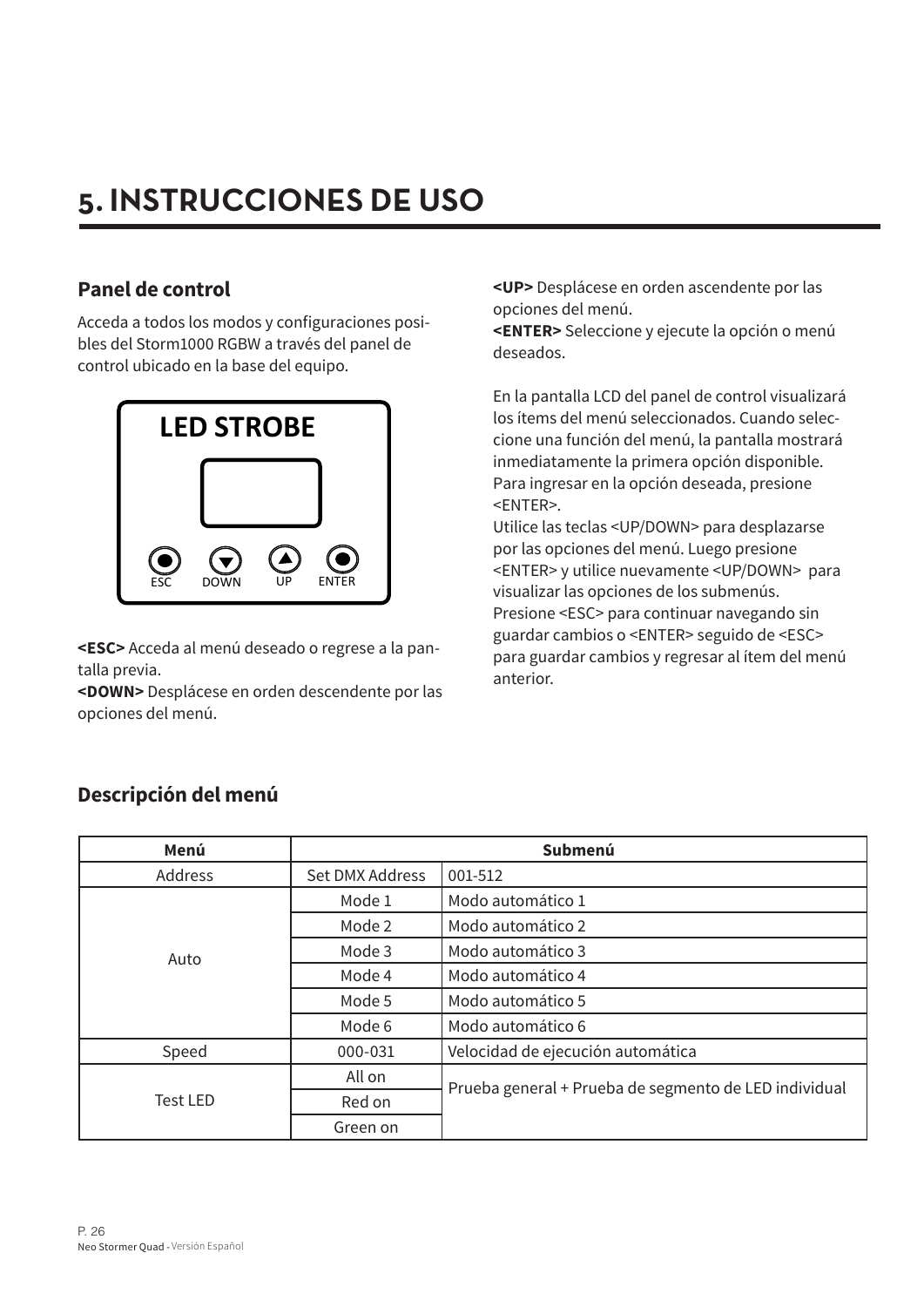|        | Blue on             |                                                                                |
|--------|---------------------|--------------------------------------------------------------------------------|
|        | White on            |                                                                                |
|        | Red 1 on            |                                                                                |
|        | Red 2 on            |                                                                                |
|        | Green 1 on          |                                                                                |
|        | Green 2 on          |                                                                                |
|        | Blue 1 on           |                                                                                |
|        | Blue 2 on           |                                                                                |
|        | White 1 on          |                                                                                |
|        | White 2 on          |                                                                                |
|        | Fade on             |                                                                                |
| Temp   | $<$ ENTER $>$       | Temperatura interna                                                            |
| Time   | <enter></enter>     | Tiempo total de ejecución                                                      |
|        |                     | Conservar valores                                                              |
|        | <b>DMX Status</b>   | Si se pierde la señal DMX, conserva los últimos valores.                       |
|        |                     | Eliminar valores                                                               |
|        |                     | Si se pierde la señal DMX, elimina los valores.                                |
|        | Display Mode        | Apagado automático o encendido de pantalla LCD.                                |
|        | Temp Unit CS        | Grados Celsius o Fahrenheit.                                                   |
|        |                     | Canal 1 (1 canal Modo DMX)                                                     |
|        |                     | Canal 3 (1 canal Modo DMX)                                                     |
|        |                     | Canal 4 (1 canal Modo DMX)                                                     |
|        | <b>Channel Mode</b> | Canal 7 (1 canal Modo DMX)                                                     |
| Config |                     | Canal 8 (1 canal Modo DMX)                                                     |
|        |                     | Canal 16 (1 canal Modo DMX)                                                    |
|        |                     | Pixel 4 (4 canales control de piel vía DMX)                                    |
|        |                     | Pixel 8 (8 canales control de piel vía DMX)                                    |
|        |                     | Bloqueo de teclas                                                              |
|        |                     | Teclas del menú bloqueadas luego de 30 segundos de                             |
|        | Key Mode            | inactividad (presione las teclas más de una vez para des-                      |
|        |                     | bloquear).                                                                     |
|        |                     | Desbloqueo de teclas                                                           |
|        |                     | Teclas del menú sin bloquear.                                                  |
|        | Load Default        | Cargar valores predeterminados. Restablecer todos los<br>valores a de fábrica. |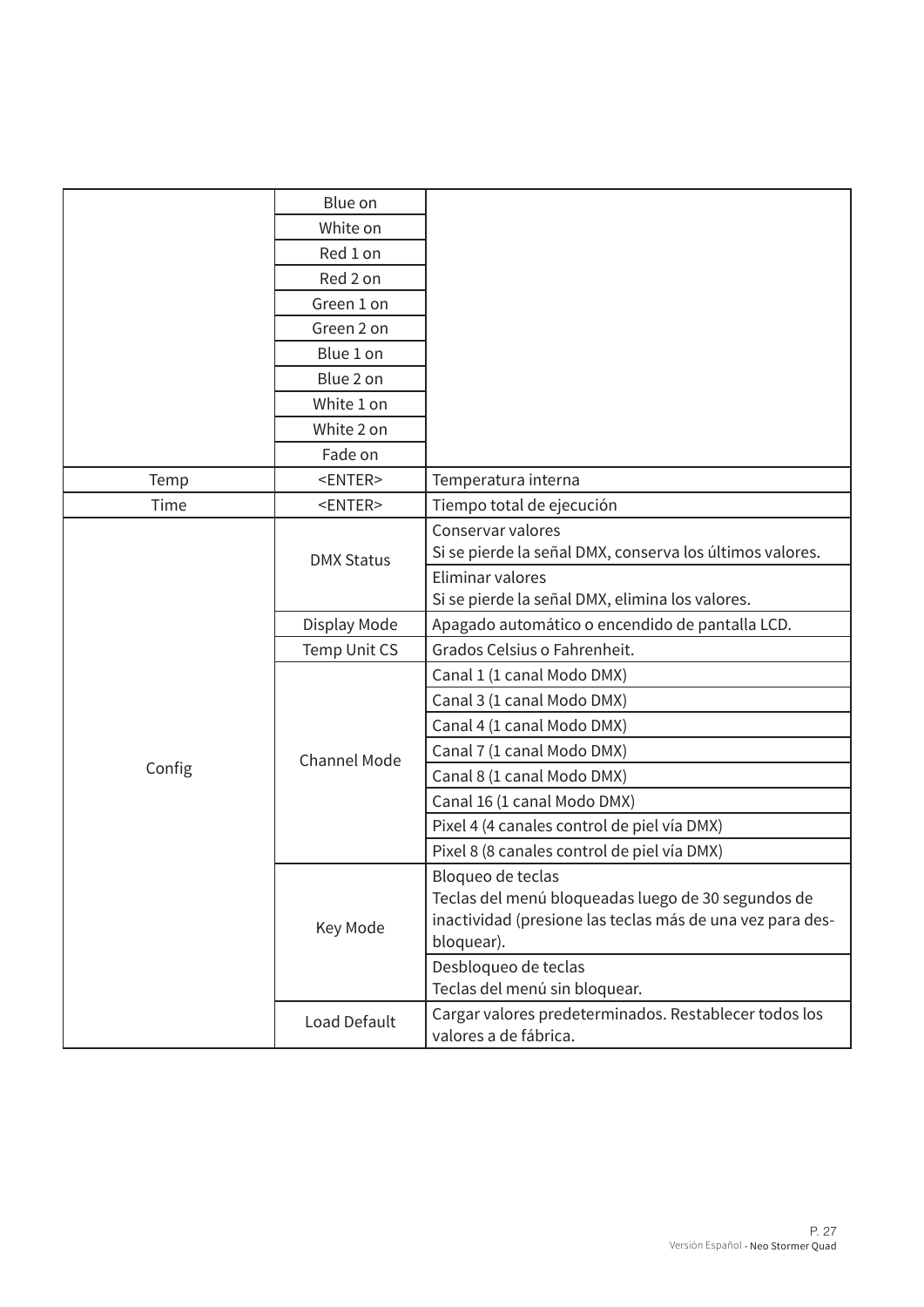# **Modo DMX**

Opere la unidad a través de un controlador DMX *universal.* 

#### **Configuración de la dirección DMX de inicio**

El modo por defecto del equipo es DMX. Por lo tanto el primer ítem que podrá editar es la dirección de inicio.

1. Presione las teclas <UP/DOWN> hasta visualizar Address.

2. Presione <ENTER> para ingresar.

3. Utilice las teclas <UP/DOWN> para seleccionar un canal de 001-512.

- 4. Presione <ENTER> para confirmar su selección.
- 5. Presione <ESC> para regresar al menú principal.

#### **Seleccionar el modo de canal DMX**

1. Presione las teclas <UP/DOWN> hasta visualizar Config.

2. Presione <ENTER> para ingresar.

3. Presione las teclas <UP/DOWN> hasta visualizar DMX Mode, luego presione <ENTER>.

4. Utilice las teclas <UP/DOWN> para seleccionar entre los modos 1, 3, 4, 7, 8, 16, o 4/8 modos de pixel.

5. Presione <ENTER> y luego <ESC> visualizar el menú Address.

#### **Modo maestro/esclavo**

1. Desconecte el equipo de cualquier fuente de señal DMX.

2. Configure cada equipo con el mismo modo DMX.

3. Conecte todos los equipos vía DMX. El primer equipo de la cadena será el maestro, el resto actuarán como esclavos.

4. Conecte el controlador DMX al equipo maestro.

#### **Cargar valores predeterminados**

1. Presione las teclas <UP/DOWN> hasta visualizar Load Default.

2. Presione <ENTER> para confirmar la selección.

### **Modos automático y stand alone**

Permiten que un equipo ejecute programas incor*porados a velocidades seleccionadas por el usuario.*

#### **Modo automático**

1. Presione las teclas <UP/DOWN> hasta visualizar Auto.

2. Presione <ENTER> para ingresar.

3. Utilice las teclas <UP/DOWN> para seleccionar entre Mode 1-Mode 6.

4. Presione <ENTER> para confirmar la selección.

#### **Velocidad de programa automático**

1. Presione las teclas <UP/DOWN> hasta visualizar Speed.

2. Presione <ENTER> para ingresar.

3. Utilice las teclas <UP/DOWN> para seleccionar entre 000-031.

4. Presione <ENTER> para confirmar la selección.

# **Funciones adicionales**

#### **Temperatura**

**IMPORTANTe** - La salida de luz disminuirá cuando la temperatura del equipo supere los 55ºC. En caso de alcanzar una temperatura de 70ºC, se activará el sensor de sobrecalentamiento y, en consecuencia, se apagará el equipo hasta que vuelva a una temperatura apropiada. Se recomienda no utilizar el efecto estrobo en toda su luminosidad por periodos de más de un minuto. En su lugar, utilice el equipo como bañador.

Se recomienda no utilizar los LEDs con el estrobo en la capacidad máxima de brillo durante más de un minuto. Puede utilizar el equipo como un bañador en modo de pixel 4/8 que utilizará un brillo máximo de 40%.

1. Presione las teclas <UP/DOWN> hasta visualizar Temp.

- 2. Presione <ENTER> para ingresar.
- 3. En la pantalla visualizará la temperatura actual en grados Celsius.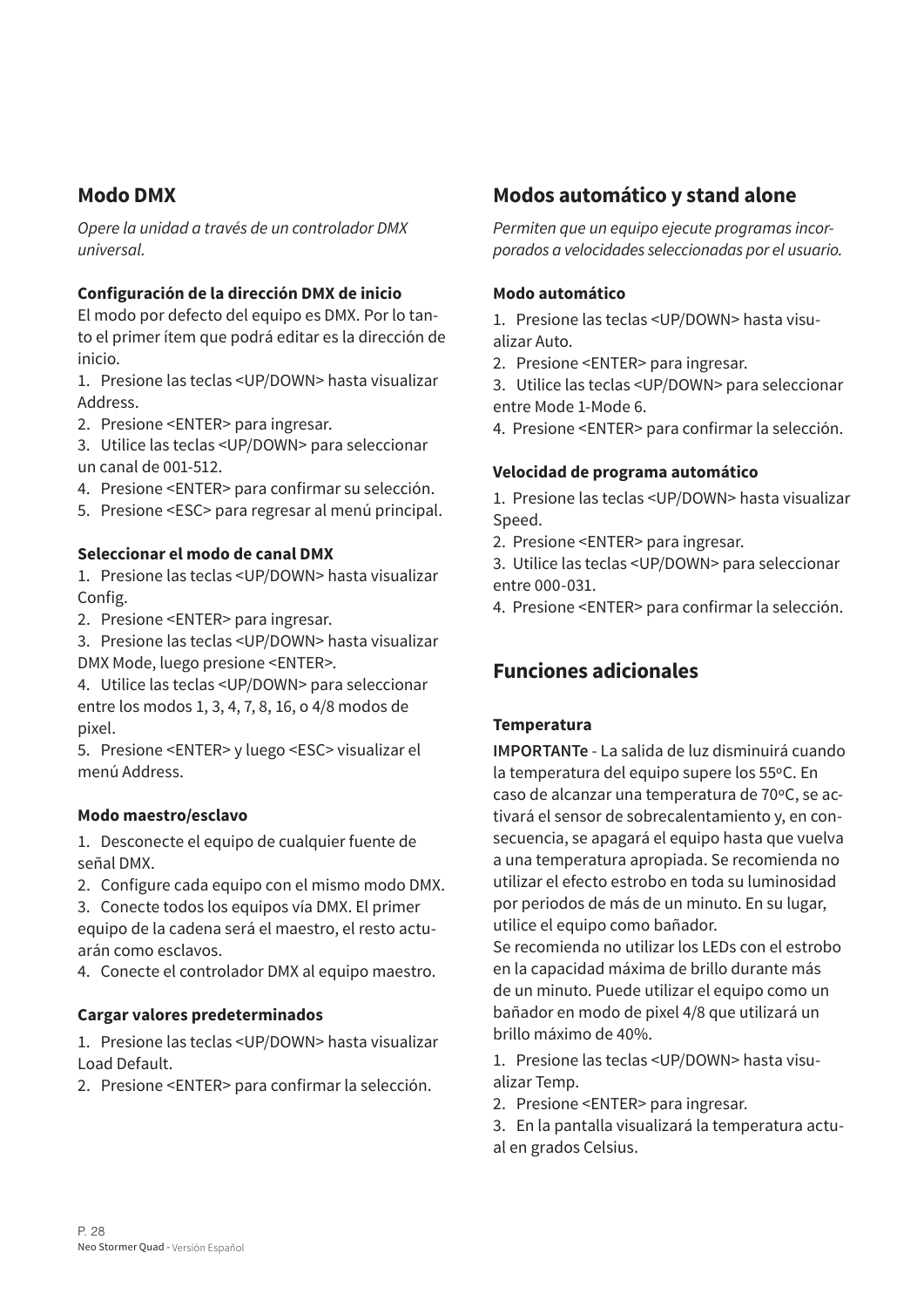#### **Modo sin señal DMX**

Si el equipo pierde la señal DMX, puede configurarlo para que conserve los últimos valores DMX recibidos *o para que los elimine.*

1. Presione las teclas <UP/DOWN> hasta visualizar Config.

2. Presione <ENTER> para ingresar.

3. Presione las teclas <UP/DOWN> hasta visualizar DMX Status, luego presione <ENTER>.

4. Utilice las teclas <UP/DOWN> para seleccionar entre Value Hold y Value Clear.

5. Presione <ENTER> para confirmar la selección.

#### **Apagado automático o encendido de la pantalla LCD**

*Con la función Display mode on la pantalla LCD permanecerá iluminada continuamente. Auto la*  apagará luego de transcurridos 30 segundos de *inactividad.* 

1. Presione las teclas <UP/DOWN> hasta visualizar Config.

2. Presione <ENTER> para ingresar y luego las teclas <UP/DOWN> hasta visualizar Display Mode. Nuevamente presione <ENTER> para ingresar. 3. Utilice las teclas <UP/DOWN> para seleccionar

entre On y Auto. Luego presione <ENTER> para confirmar la selección.

#### **Bloqueo de teclas**

*Con la función activada, las teclas no responderán* 

luego de transcurridos 30 segundos de inactividad. Las teclas se desbloquearán si presiona más de *una. Si no desea usar esta función, active Key*  Unlock.

1.) Presione las teclas <UP/DOWN> hasta visualizar Config.

2.) Presione <ENTER> para ingresar.

3.) Presione las teclas <UP/DOWN> hasta visualizar Key Mode, luego presione <ENTER>. 4.) Utilice las teclas <UP/DOWN> para seleccionar

entre Key Lock y Key Unlock. Presione <ENTER> para confirmar la selección.

#### **Temperatura**

1. Presione las teclas <UP/DOWN> hasta visualizar Config.

2. Presione <ENTER> para ingresar y luego las teclas <UP/DOWN> hasta visualizar Temp Unit CS. Nuevamente presione <ENTER> para ingresar.

3. Utilice las teclas <UP/DOWN> para seleccionar entre grados Celsius o Fahrenheit.

#### **Modo de prueba**

1. Presione las teclas <UP/DOWN> hasta visualizar Test LED.

2. Presione <ENTER> para ingresar.

3. Podrá probar todos los LEDs al mismo tiempo o cada segmento de forma individual. Utilice las teclas <UP/DOWN> para navegar y luego presione <ENTER> para confirmar la selección.

| Canal | <b>Valor</b>   | <b>Función</b>                         |
|-------|----------------|----------------------------------------|
|       | $000 \le -255$ | Dimmer maestro (0-100%)                |
|       | $000 \le -255$ | Intensidad de segmento rojo (0-100%)   |
|       | $000 \le -255$ | Intensidad de segmento verde (0-100%)  |
| 4     | $000 \le -255$ | Intensidad de segmento azul (0-100%)   |
| 5     | $000 \le -255$ | Intensidad de segmento blanco (0-100%) |
| 6     | $000 \le -255$ | Duración de flash (0-full)             |
|       | $000 \le -255$ | Rango de estrobo (0-30 Hz)             |

#### **Canales DMX** (modo 16 canales)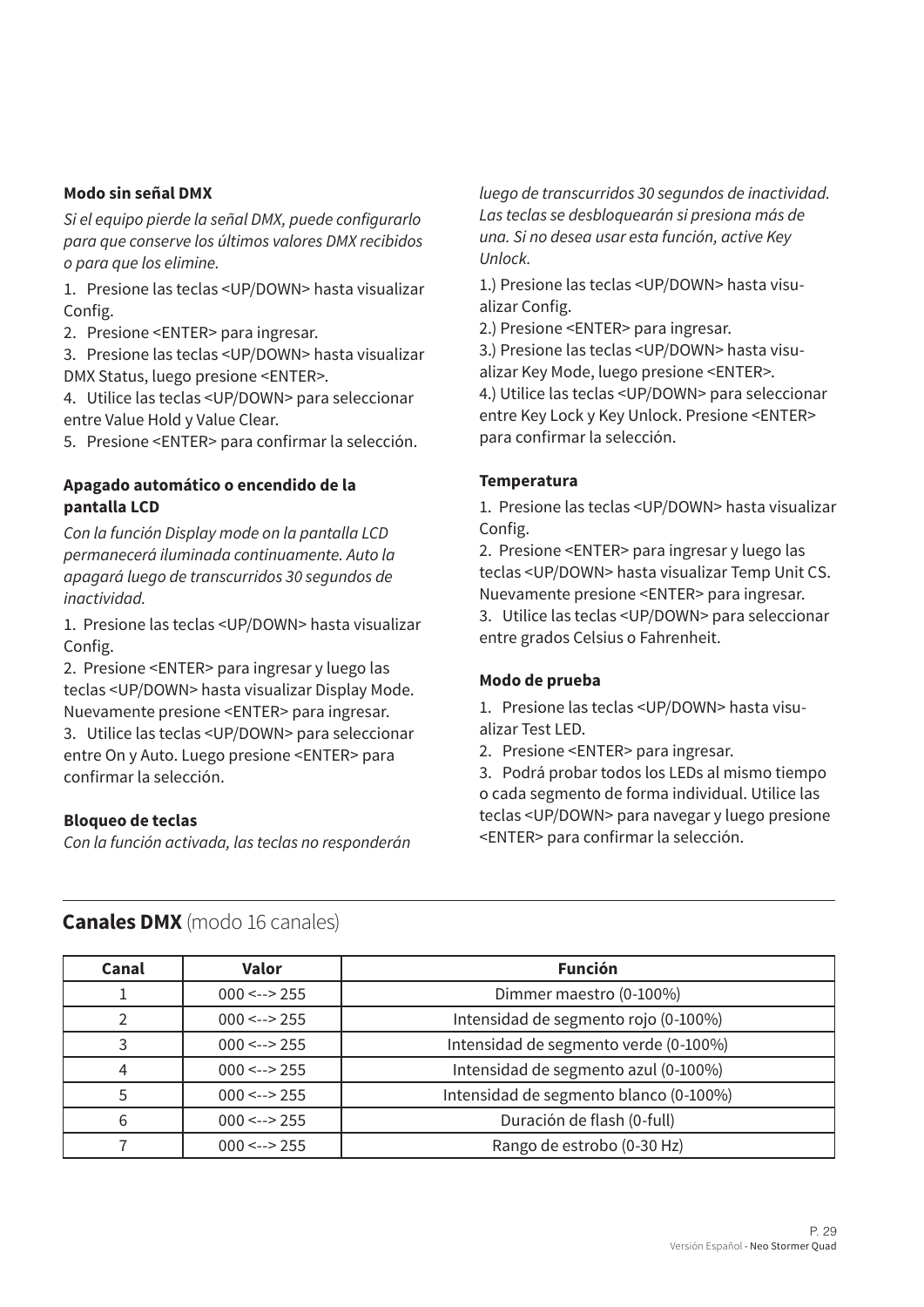|    |                        | <b>Programas incorporados</b>                       |
|----|------------------------|-----------------------------------------------------|
|    | $000 \le -2005$        | Sin función                                         |
|    | $006 \leftarrow$ > 042 | Efecto rampa de subida (velocidad creciente)        |
| 8  | $043 \le -2085$        | Efecto rampa de bajada (velocidad creciente)        |
|    | $086 \leftarrow 128$   | Efecto rampa de subida-bajada (velocidad creciente) |
|    | $129 \leftarrow 171$   | Efecto aleatorio (velocidad creciente)              |
|    | $172 \leftarrow 214$   | Efecto relámpago (velocidad creciente)              |
|    | $215 \leftarrow$ 255   | Efecto spike                                        |
| 9  | $000 \le -255$         | Rojo 1/Intensidad de segmento 1 (0-100%)            |
| 10 | $000 \le -255$         | Verde 1/Intensidad de segmento 2 (0-100%)           |
| 11 | $000 \le -255$         | Azul 1/Intensidad de segmento 3 (0-100%)            |
| 12 | $000 \le -255$         | Blanco 1/Intensidad de segmento 4 (0-100%)          |
| 13 | $000 \le -255$         | Rojo 2/Intensidad de segmento 5 (0-100%)            |
| 14 | $000 \le -255$         | Verde 2/Intensidad de segmento 6 (0-100%)           |
| 15 | $000 \le -255$         | Azul 2/Intensidad de segmento 7 (0-100%)            |
| 16 | $000 \le -255$         | Blanco 2/Intensidad de segmento 8 (0-100%)          |

# **Canales DMX** (modo 8 canales)

| Canal         | <b>Valor</b>         | <b>Función</b>                                      |
|---------------|----------------------|-----------------------------------------------------|
| T             | $000 \le -255$       | Dimmer maestro (0-100%)                             |
| $\mathcal{P}$ | $000 \le -255$       | Intensidad de segmento rojo (0-100%)                |
| 3             | $000 \le -255$       | Intensidad de segmento verde (0-100%)               |
| 4             | $000 \le -255$       | Intensidad de segmento azul (0-100%)                |
| 5             | $000 \le -255$       | Intensidad de segmento blanco (0-100%)              |
| 6             | $000 \le -255$       | Duración de flash (0-full)                          |
|               | $000 \le -255$       | Rango de estrobo (0-30 Hz)                          |
|               |                      | <b>Programas incorporados</b>                       |
|               | $000 \le -2005$      | Sin función                                         |
|               | $006 \le -5042$      | Efecto rampa de subida (velocidad creciente)        |
| 8             | $043 \leftarrow 085$ | Efecto rampa de bajada (velocidad creciente)        |
|               | $086 \leftarrow 128$ | Efecto rampa de subida-bajada (velocidad creciente) |
|               | $129 \leftarrow 171$ | Efecto aleatorio (velocidad creciente)              |
|               | $172 \leftarrow 214$ | Efecto relámpago (velocidad creciente)              |
|               | $215 \leftarrow 255$ | Efecto spike                                        |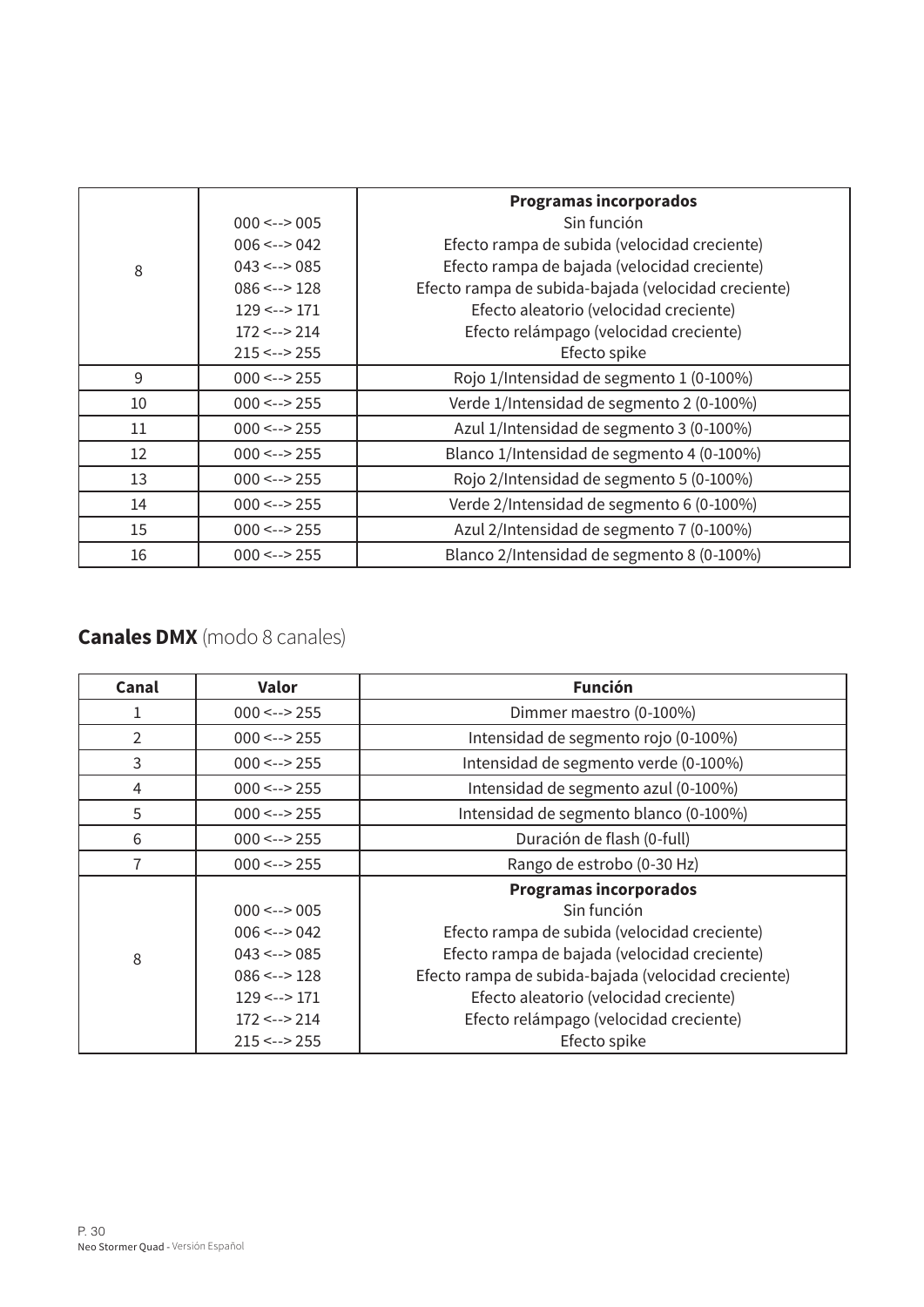| <b>Canales DMX</b> (modo 7 canales) |  |  |  |
|-------------------------------------|--|--|--|
|-------------------------------------|--|--|--|

| Canal | <b>Valor</b>   | <b>Función</b>                         |
|-------|----------------|----------------------------------------|
|       | $000 \le -255$ | Dimmer maestro (0-100%)                |
|       | $000 \le -255$ | Intensidad de segmento rojo (0-100%)   |
|       | $000 \le -255$ | Intensidad de segmento verde (0-100%)  |
|       | $000 \le -255$ | Intensidad de segmento azul (0-100%)   |
|       | $000 \le -255$ | Intensidad de segmento blanco (0-100%) |
| 6     | $000 \le -255$ | Duración de flash (0-full)             |
|       | $000 \le -255$ | Rango de estrobo (0-30 Hz)             |

# **Canales DMX** (modo 4 canales)

| Canal          | <b>Valor</b>         | <b>Función</b>                                      |
|----------------|----------------------|-----------------------------------------------------|
|                | $000 \le -255$       | Dimmer (0% <--> 100%)                               |
| $\overline{2}$ | $000 \le -255$       | Duración de flash (0% <--> 100%)                    |
| 3              | $000 \le -255$       | Rango de estrobo (0-30Hz)                           |
|                |                      | <b>Programas incorporados</b>                       |
|                | $000 \le -2005$      | Sin función                                         |
|                | $006 \le -2042$      | Efecto rampa de subida (velocidad creciente)        |
| 4              | $043 \le -2085$      | Efecto rampa de bajada (velocidad creciente)        |
|                | $086 \le -2128$      | Efecto rampa de subida-bajada (velocidad creciente) |
|                | $129 \le -2171$      | Efecto aleatorio (velocidad creciente)              |
|                | $172 \le -214$       | Efecto relámpago (velocidad creciente)              |
|                | $215 \leftarrow$ 255 | Efecto spike                                        |

# **Canales DMX** (modo 3 canales)

| Canal | Valor          | <b>Función</b>                   |
|-------|----------------|----------------------------------|
|       | $000 \le -255$ | Dimmer (0% <--> 100%)            |
|       | $000 \le -255$ | Duración de flash (0% <--> 100%) |
|       | $000 \le -255$ | Rango de estrobo (0-30 Hz)       |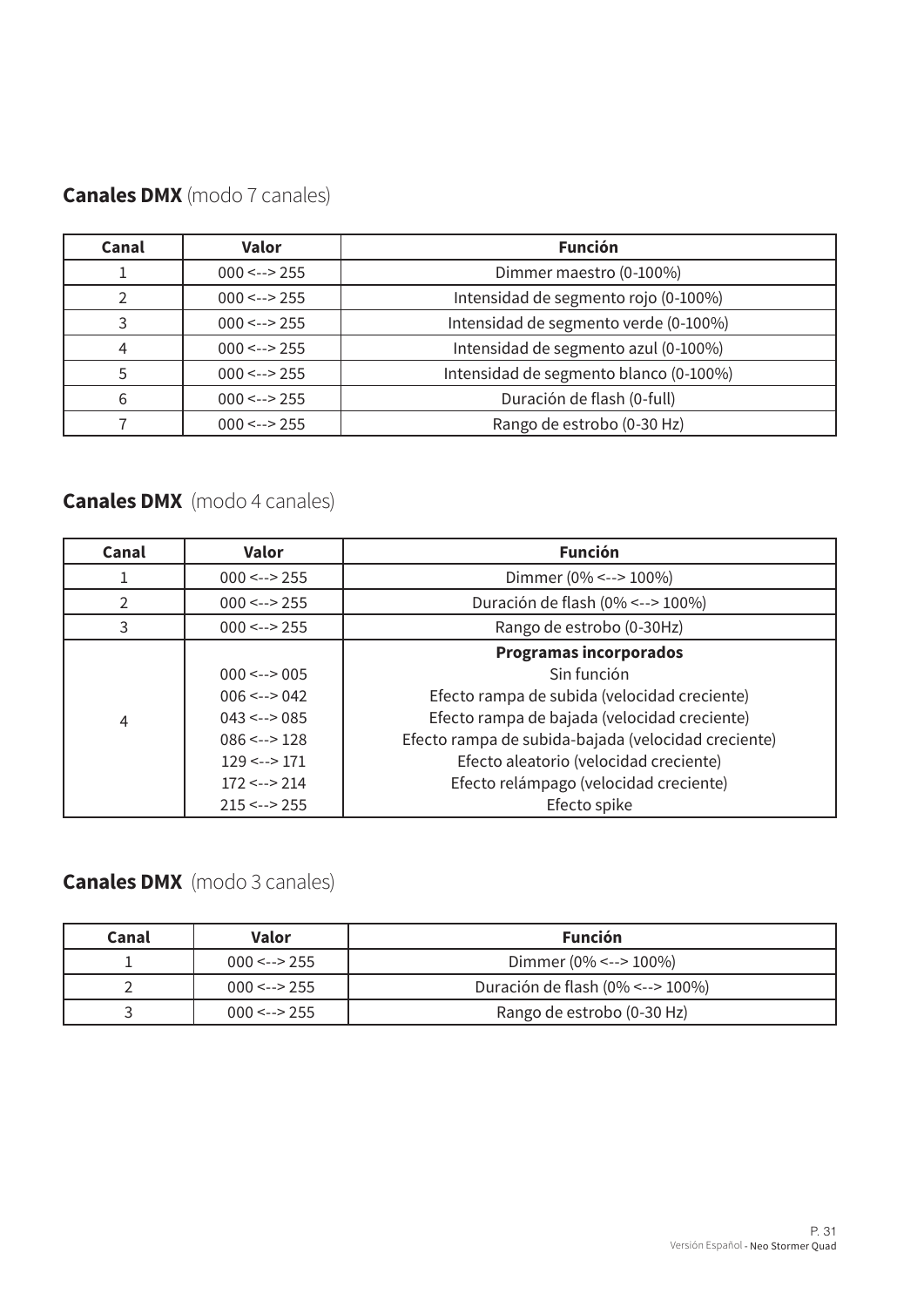# **Canales DMX** (modo 1 canal)

| Canal | Valor      | <b>Función</b>        |
|-------|------------|-----------------------|
|       | 255<br>000 | Dimmer (0% <--> 100%) |

**Canales DMX** (modo de pixel 4 canales)

| Canal         | <b>Valor</b>         | <b>Función</b>                               |
|---------------|----------------------|----------------------------------------------|
|               | $000 \le -2021$      | Sin función                                  |
|               | $022 \leftarrow 255$ | Rojo/Intensidad de segmento (0% <--> 100%)   |
| $\mathcal{P}$ | $000 \le -2021$      | Sin función                                  |
|               | $022 \le -255$       | Verde/Intensidad de segmento (0% <--> 100%)  |
| 3             | $000 \le -2021$      | Sin función                                  |
|               | $022 \le -255$       | Azul/Intensidad de segmento (0% <--> 100%)   |
| 4             | $000 \le -2021$      | Sin función                                  |
|               | $022 \le -255$       | Blanco/Intensidad de segmento (0% <--> 100%) |

**Canales DMX** (modo de pixel 8 canales)

| Canal          | Valor                | <b>Función</b>                                 |
|----------------|----------------------|------------------------------------------------|
|                | $000 \le -\ge 021$   | Sin función                                    |
| 1              | $022 \leftarrow 255$ | Rojo/Intensidad de segmento 1 (0% <--> 100%)   |
| $\overline{2}$ | $000 \le -2021$      | Sin función                                    |
|                | $022 \leftarrow 255$ | Verde/Intensidad de segmento 1 (0% <--> 100%)  |
| 3              | $000 \le -2021$      | Sin función                                    |
|                | $022 \leftarrow 255$ | Azul/Intensidad de segmento 1 (0% <--> 100%)   |
| 4              | $000 \le -2021$      | Sin función                                    |
|                | $022 \leftarrow 255$ | Blanco/Intensidad de segmento 1 (0% <--> 100%) |
| 5              | $000 \le -2021$      | Sin función                                    |
|                | $022 \leftarrow 255$ | Rojo/Intensidad de segmento 2 (0% <--> 100%)   |
| 6              | $000 \le -2021$      | Sin función                                    |
|                | $022 \leftarrow 255$ | Verde/Intensidad de segmento 2 (0% <--> 100%)  |
| 7              | $000 \le -2021$      | Sin función                                    |
|                | $022 \leftarrow 255$ | Azul/Intensidad de segmento 2 (0% <--> 100%)   |
| 8              | $000 \le -2021$      | Sin función                                    |
|                | $022 \le -255$       | Blanco/Intensidad de segmento 2 (0% <--> 100%) |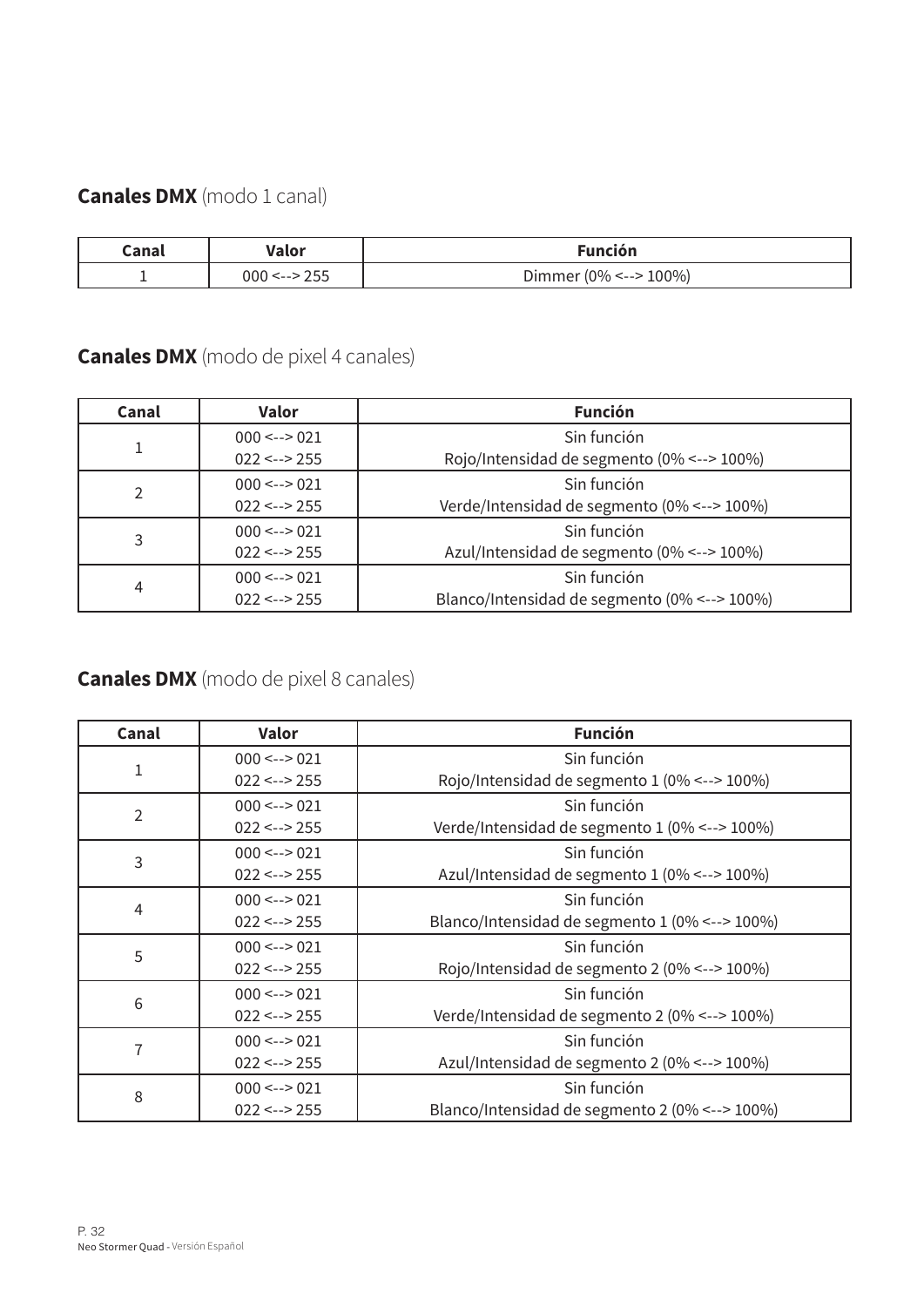# **6. RESOLUCIÓN DE PROBLEMAS Y MANTENIMIENTO**

# **Resolución de problemas**

| <b>Problema</b>                        | <b>Resolución</b>                                                                                                                                                      |
|----------------------------------------|------------------------------------------------------------------------------------------------------------------------------------------------------------------------|
| El equipo se apaga                     | Protección térmica. El equipo se detiene o disminuye la salida de luz para evitar<br>sobrecalentamiento. Verifique que esté funcionando en el modo correcto.           |
| No hay salida de luz                   | Verifique que el equipo esté funcionando en el modo correcto. Por ejemplo,<br>modo audiorítmico, DMX, automático, etc.                                                 |
| Velocidad de chase<br>muy lenta/rápida | Compruebe la configuración de la velocidad.                                                                                                                            |
| El equipo no enciende                  | Compruebe el fusible, el cable de alimentación y la placa de circuito impreso.                                                                                         |
| Fusible quemado                        | Compruebe el cable de alimentación y la placa de circuito interno. Verifique que<br>las partes movibles y las ranuras de ventilación no estén obstruidas.              |
| Movimiento lento                       | Compruebe la configuración de los canales de velocidad.                                                                                                                |
| El equipo no responde                  | Compruebe que los conectores estén bien colocados. Utilice únicamente cables<br>DMX. Revise el cable de alimentación.<br>Instale un terminador.<br>Reinicie el equipo. |
| El equipo se mueve por<br>su cuenta    | Verifique que el equipo esté funcionando en el modo correcto. Desactive el modo<br>automático.                                                                         |

# **Limpieza y mantenimiento**

- Se recomienda la limpieza regular del equipo para evitar la acumulación de polvo y restos de humo en las piezas ópticas y la cubierta. Luego de desconectar el equipo del suministro eléctrico, utilice un paño húmedo para la limpieza. Bajo ninguna circunstancia emplee alcohol o solventes, ya que pueden dañar la cubierta. Utilice limpiador de vidrios para las superficies ópticas como los lentes externos y los espejos. Se recomienda el uso de un pincel seco para remover el polvo de la superficie.
- Verifique con frecuencia que no haya partes sueltas que podrían dañar el equipo o que el equipo dañe a las personas. En caso de realizar

un montaje en altura, asegúrese de utilizar un cable de seguridad adecuado para el tamaño y peso de su equipo. Procure que el cable del suministro eléctrico no se encuentre cortado o dañado, con el fin de evitar descargas eléctricas. Nunca remueva la clavija a tierra del enchufe.

• Evite desarmar el equipo. En su interior no hay piezas que puedan ser reparadas por el usuario. Si el equipo precisa reparación, pónganse en contacto con el servicio técnico autorizado.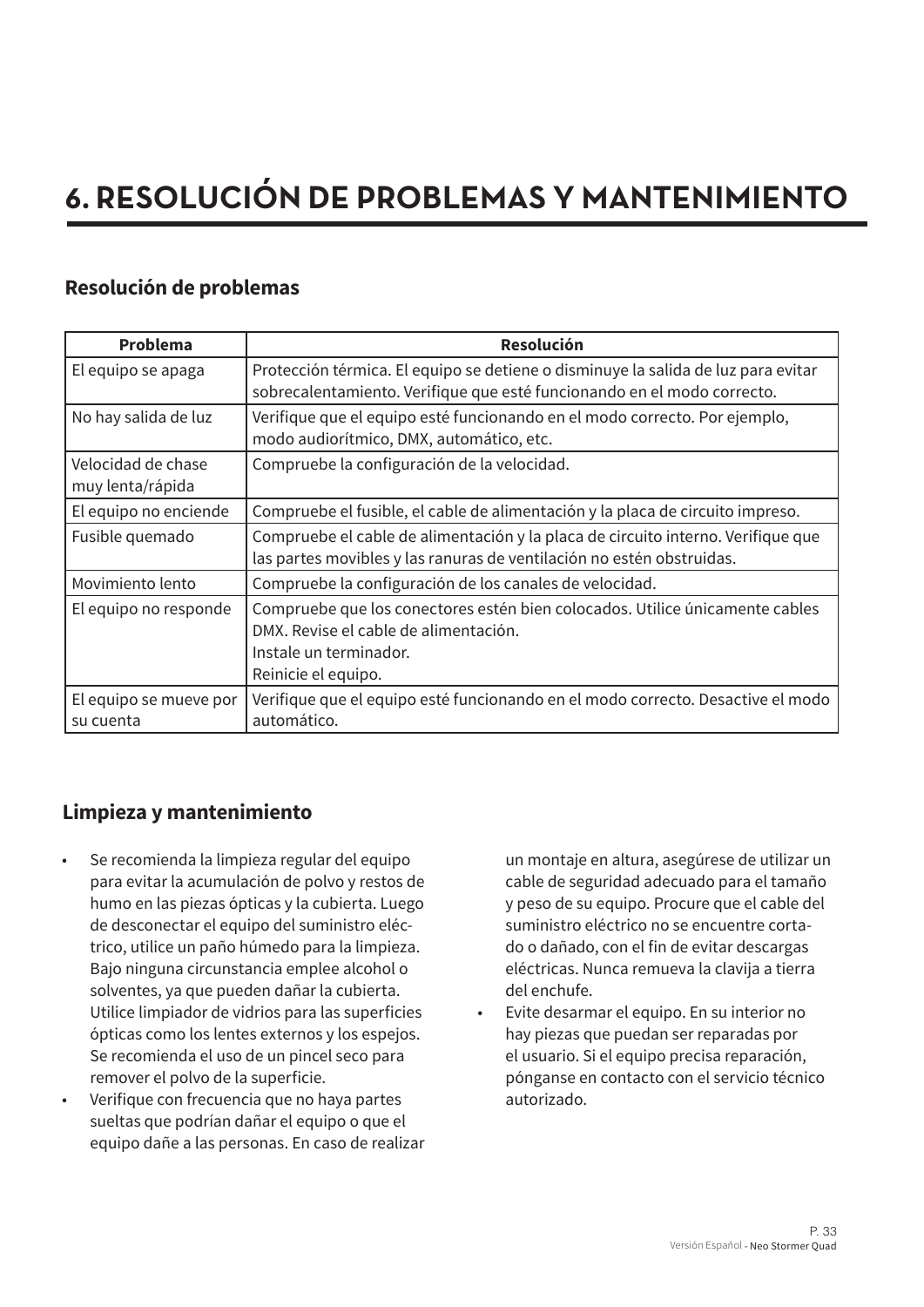

Desconecte el equipo antes de limpiarlo. nunca remueva la clavija a tierra del enchufe. No utilice aire comprimido para limpiar el ventilador. Podría dañar piezas del equipo.